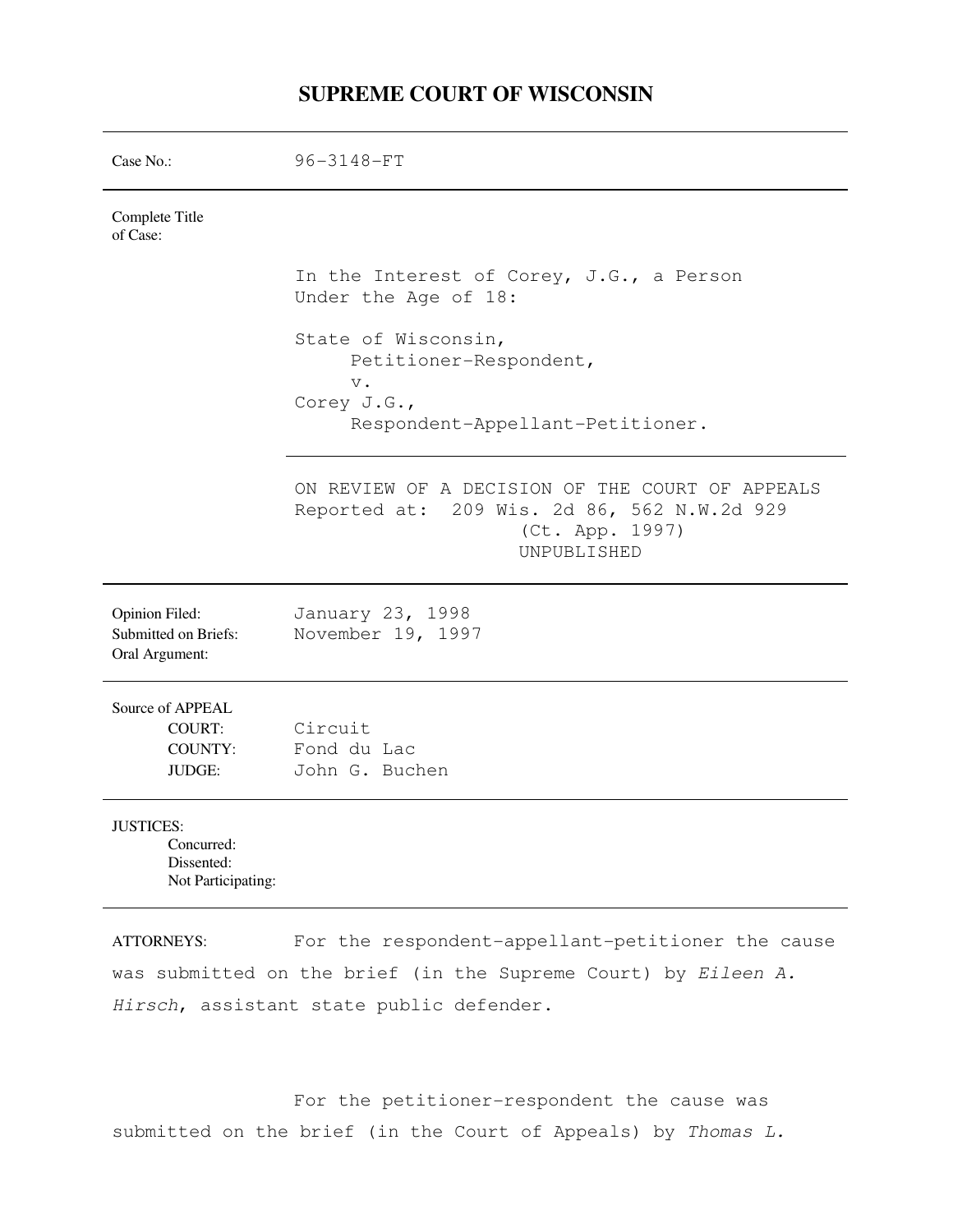Storm, district attorney and pursuant to letter filed by William L. Gansner, assistant attorney general, petitioner-respondent will stand on the briefs filed in the Court of Appeals.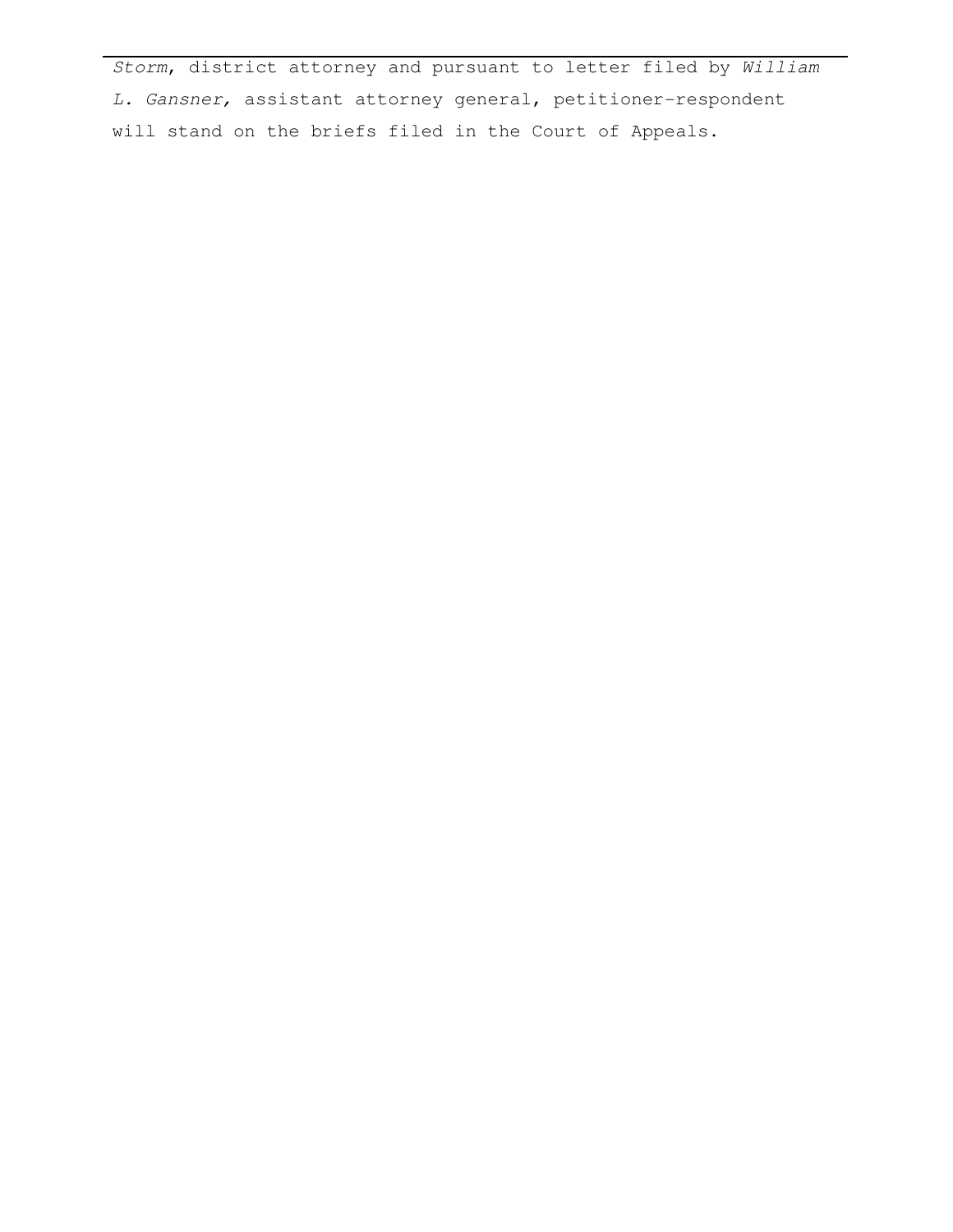This opinion is subject to further editing and modification. The final version will appear in the bound volume of the official reports.

**IN SUPREME COURT** 

FILED

JAN 23 1998

**Marilyn L. Graves Clerk of Supreme Court Madison, WI** 

# **No. 96-3148-FT**

#### STATE OF WISCONSIN :

In the Interest of Corey, J.G., a Person Under the Age of 18:

State of Wisconsin,

Petitioner-Respondent,

v.

Corey J.G.,

e<br>S

#### Respondent-Appellant-Petitioner.

REVIEW of a decision of the court of appeals. Reversed.

¶1 N. PATRICK CROOKS, J. The Petitioner, Corey J.G. ("Corey"), seeks review of an unpublished decision of the court of appeals affirming the circuit court's denial of Corey's motion to dismiss for failure to establish venue pursuant to Wis. Stat.  $\text{\$ }48.185$  (1993-94).<sup>1</sup>

¶2 On March 21, 1996, the State of Wisconsin ("State") filed a petition in Fond du Lac County charging Corey, a juvenile, with delinquency, alleging one count each of criminal damage to property and battery. At the ensuing fact-finding

 $1$  All future references to Wisconsin Statutes will be to the 1993-94 version of the statutes unless otherwise indicated. Note that although Wis. Stat. ch. 48 (1993-94), The Children's Code, governs the juvenile delinquency proceeding in this case, the statutory provisions governing juvenile delinquency have been amended and renumbered and are currently codified in Wis. Stat. ch. 938 (1995-96), The Juvenile Justice Code.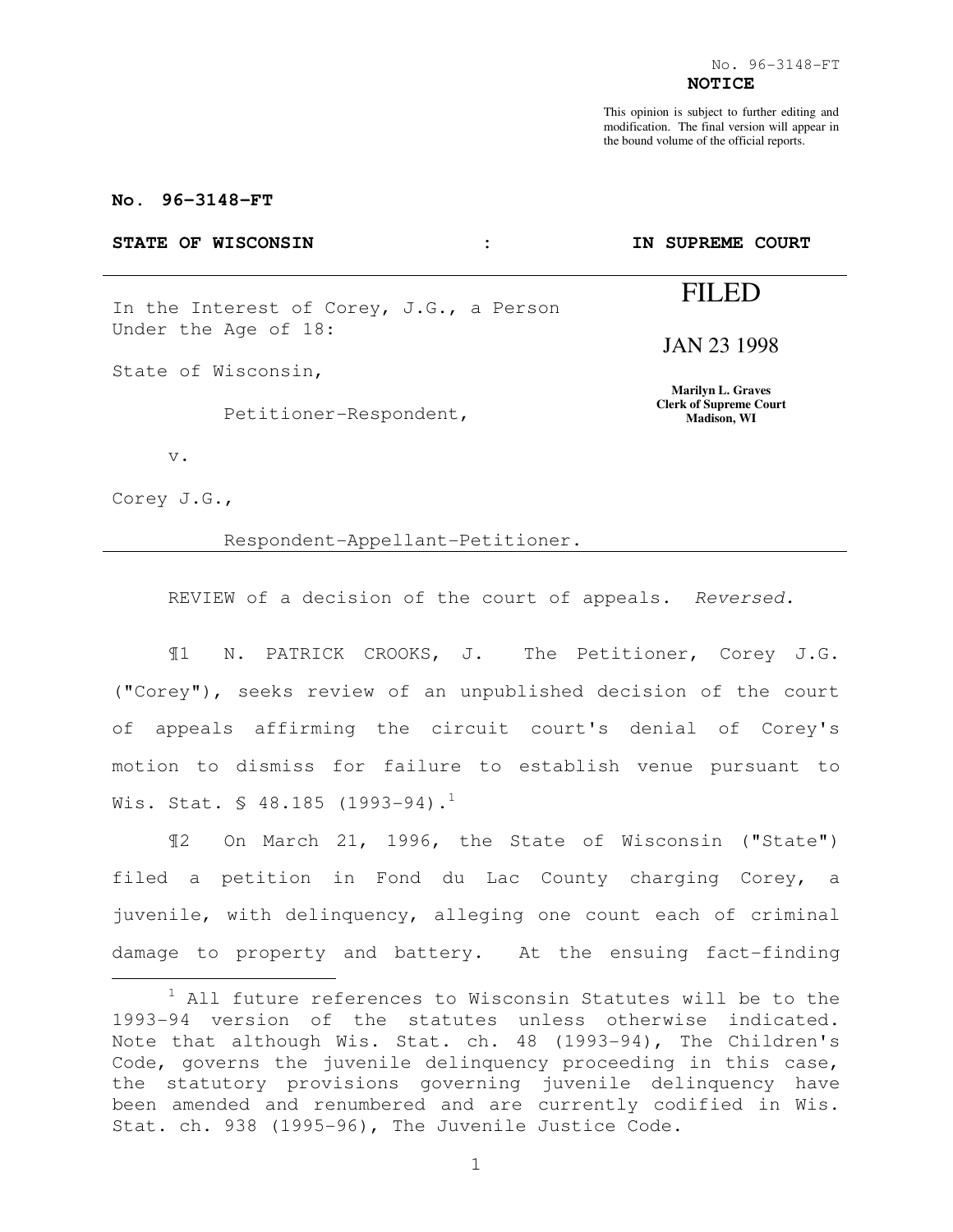hearing,<sup>2</sup> after the State presented its case, Corey brought a motion seeking dismissal of the proceeding, arguing the State had failed to establish venue. The circuit court judge, Reserve Judge John G. Buchen, denied the motion and concluded venue had been sufficiently established. The jury found that Corey had committed the acts alleged in both counts of the petition, and the circuit court judge entered a dispositional order placing Corey at Lincoln Hills School<sup>3</sup> for one year.

¶3 In affirming the circuit court's order, the court of appeals declined to address Corey's venue argument, concluding Corey had not raised the issue of venue with sufficient specificity to preserve it for appeal. The court of appeals determined that the circuit court's denial of the motion suggested that the circuit court interpreted the motion as challenging the proof that the offenses occurred in Clark County rather than venue in the context of a juvenile delinquency

e<br>S

 $2^2$  The purpose of the fact-finding hearing in a delinquency case is the same as the purpose of the trial in civil and criminal adult proceedings. Its purpose is (1) to determine whether the child comes within the court's jurisdiction, (2) to determine whether the facts presented to the court prove the allegations contained in the petition beyond a reasonable doubt, and (3) to determine whether the allegations that are proved by the evidence presented in court constitute delinquency.

Wisconsin Handbook for Juvenile Court Services 49 (Wisconsin Committee to Revise the Juvenile Court Services Handbook) (1977).

<sup>&</sup>lt;sup>3</sup> Lincoln Hills School is a State juvenile correctional facililty located in Irma, Wisconsin.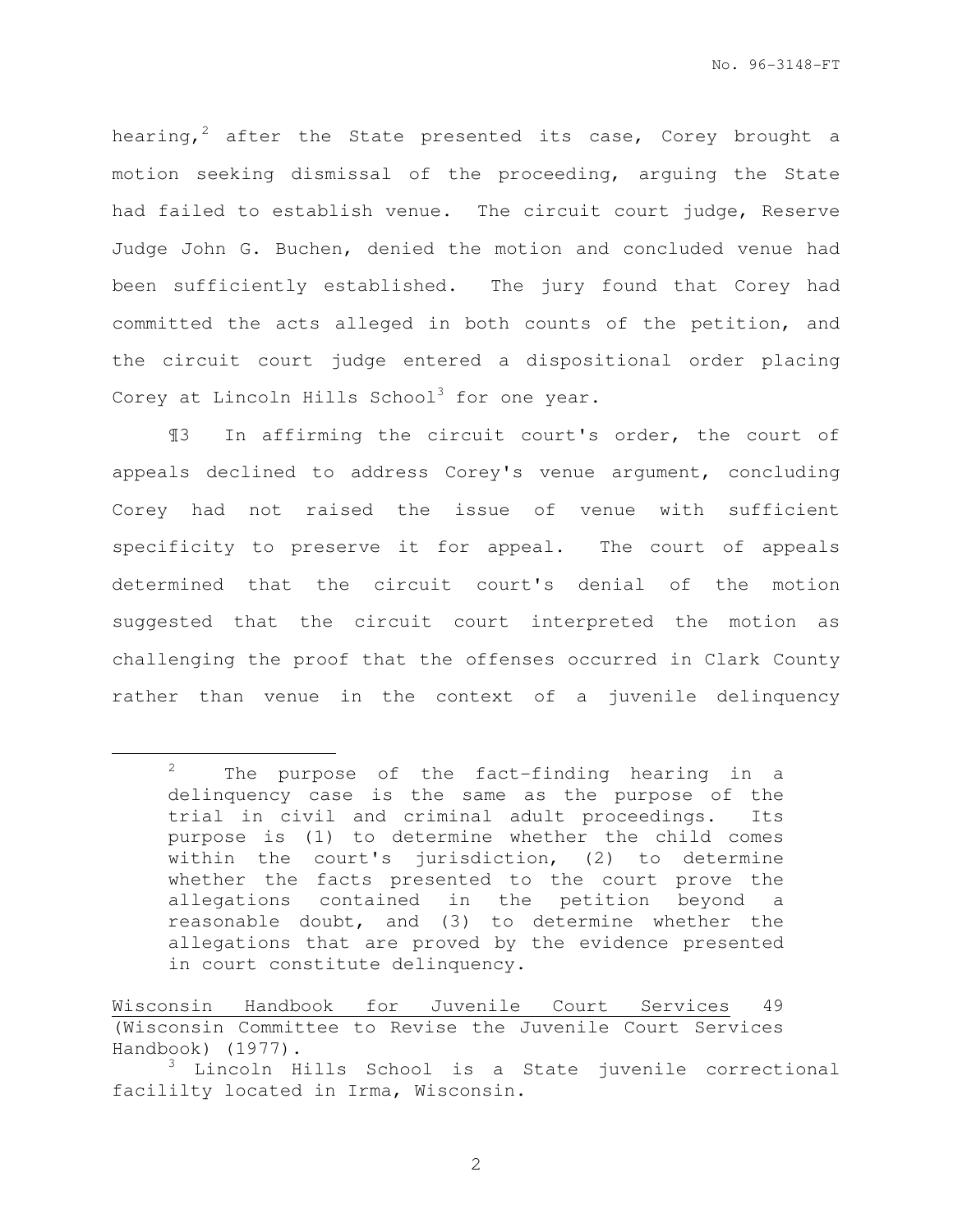proceeding. The court of appeals further determined that Corey's failure to specifically refer to Wis. Stat. § 48.185, the statutory provision governing venue in juvenile delinquency proceedings, deprived the circuit court of an opportunity to review the issue and to receive proof of the issue from the State.

¶4 We conclude that Corey's motion was sufficient to preserve for appeal the issue of whether venue was established. We further conclude that the State failed to establish beyond a reasonable doubt that Fond du Lac County was the proper venue for the juvenile delinquency proceeding pursuant to Wis. Stat. § 48.185. Accordingly, we reverse the decision of the court of appeals.<sup>4</sup>

## I.

¶5 The facts are undisputed for purposes of our review. On March 21, 1996, the State filed a Petition for Determination of Status of Corey in Fond du Lac County. In the petition the State alleged Corey was delinquent on two counts. The first count was that of criminal damage to property, contrary to Wis. Stat. § 943.01(1), allegedly occurring on August 22, 1995, at

e<br>S

<sup>&</sup>lt;sup>4</sup> Our determination to reverse the decision but not remand the case is based upon our recognition that the termination date of the circuit court's dispositional order was June 4, 1997. Further, Wis. Stat. § 48.366, which relates to extended court jurisdiction, apparently would not be applicable to the circumstances presented here; therefore, litigation of the issue of venue would serve no useful purpose.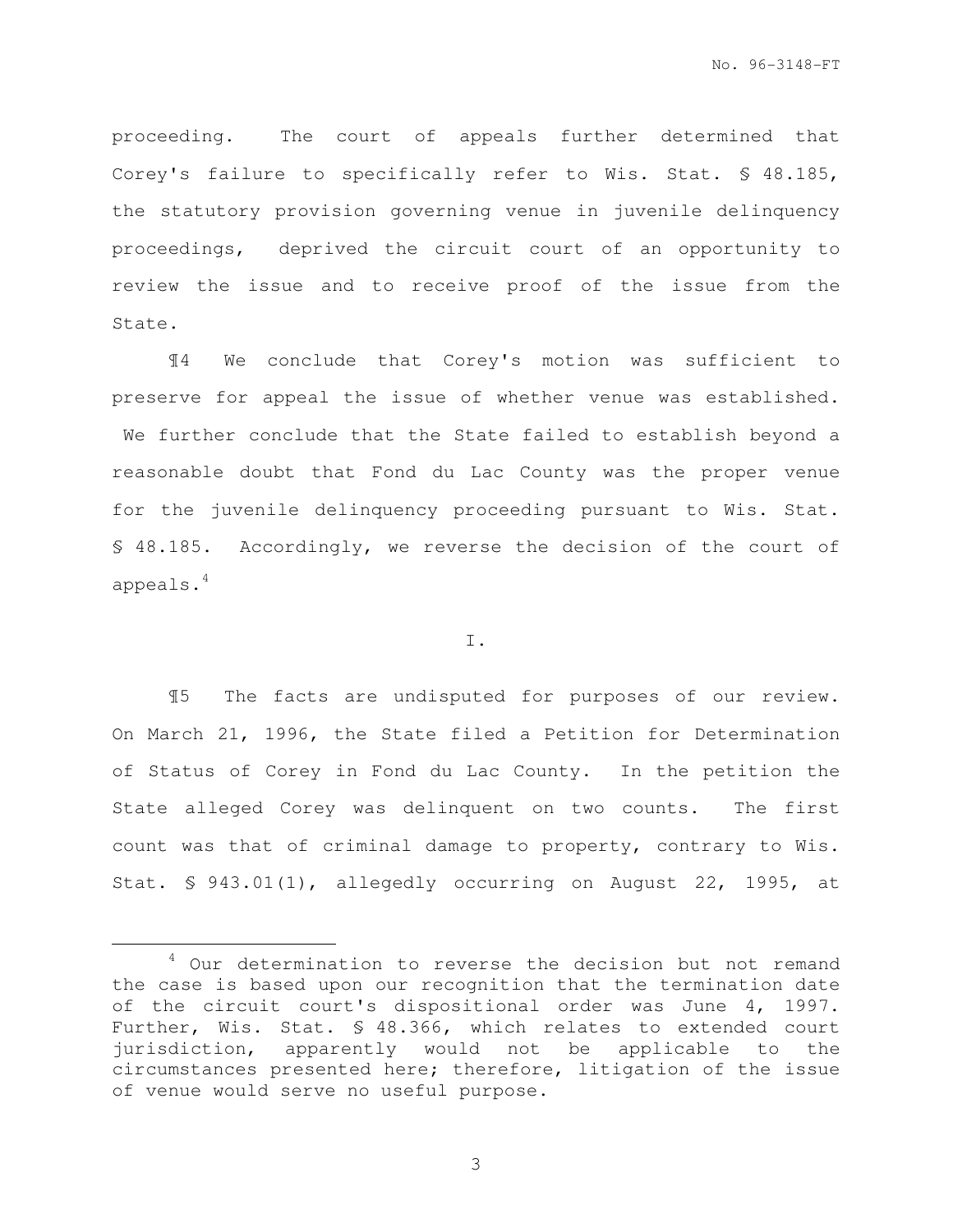Sunburst Youth Homes, Inc. (Sunburst), in the City of Neillsville, Clark County, Wisconsin. The second count was that of battery, contrary to Wis. Stat. § 940.19(1), allegedly occurring on August 24, 1995, at Sunburst in the City of Neillsville, Clark County, Wisconsin.<sup>5</sup>

¶6 At the time of the alleged incidents, Corey was placed at Sunburst pursuant to a prior unrelated dispositional order entered in Fond du Lac County. The March 21, 1996, petition listed Corey's address as the City of Neillsville, Wisconsin. The petition listed Corey's parents' address as the City of Fond du Lac, Wisconsin.

¶7 On April 1, 1996, Corey was transferred from Sunburst to St. Ives Residential Treatment Center located in Marathon County, Wisconsin. On April 22, 1996, a state public defender from Fond du Lac County was appointed to represent Corey on the criminal damage to property and battery charges filed against him in Fond du Lac County. The Order Appointing Counsel listed Corey's address as the City of Fond du Lac, Fond du Lac County, Wisconsin.

¶8 While at St. Ives Center, Corey exhibited behavioral difficulties on numerous occasions. One such incident occurred

e<br>S

 $5$  The incidents at Sunburst occurred in August 1995; however, the petition was not filed until March 21, 1996, because the parties entered into an Informal Disposition Agreement under which Corey was to pay \$238.50 in restitution to Sunburst. The Informal Disposition Agreement was voided by Juvenile Court Services of Fond du Lac County in a letter dated February 29, 1996, because Corey was unable to make the restitution payment within the scheduled time period.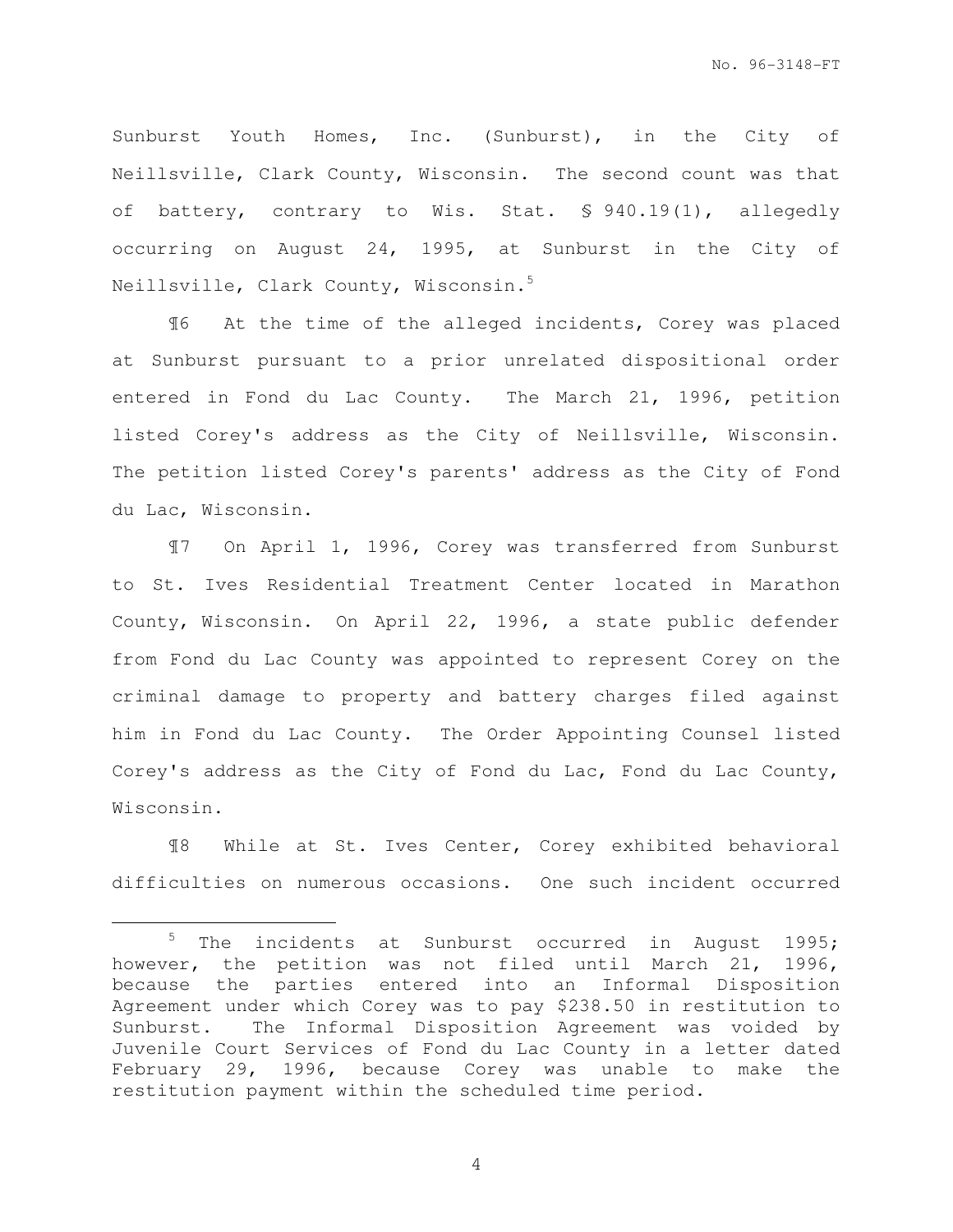on April 25, 1996, at which time Marathon County officials were called. On that same date, an Order for Transportation was entered providing that Corey be transferred from the Marathon County Sheriff's Department to the Fond du Lac County Juvenile Detention Center. The Temporary Physical Custody Request form used to initiate the transport of Corey indicated his address as that of St. Ives Center.

¶9 Corey remained at the Fond du Lac County Juvenile Detention Center until May 15, 1996, when, pursuant to a change of placement hearing in an unrelated matter, Corey was ordered to be placed at Lincoln Hills School in Irma, Wisconsin, for one year. Corey's transfer to Lincoln Hills was delayed until May 17, 1996, in light of the fact that he had a fact-finding hearing scheduled on May 16, 1996, for the criminal damage to property and battery charges arising from the incidents at Sunburst.

¶10 At the May 16, 1996, fact-finding hearing, the State called Jeff Crandall, a youth counselor at Sunburst, as a witness to the alleged criminal damage to property. Crandall testified that Corey was a student living at Sunburst and that at the time of the alleged incident, Corey had been at Sunburst for approximately thirteen months. Crandall further testified that on August 22, 1995, Corey was on the roof at the Friedle Unit of Sunburst throwing off shingles and ripping off vents and a wood support system.

¶11 With regard to the battery charge, the State called Scott Miller and Tess Ward as witnesses. Miller, a campus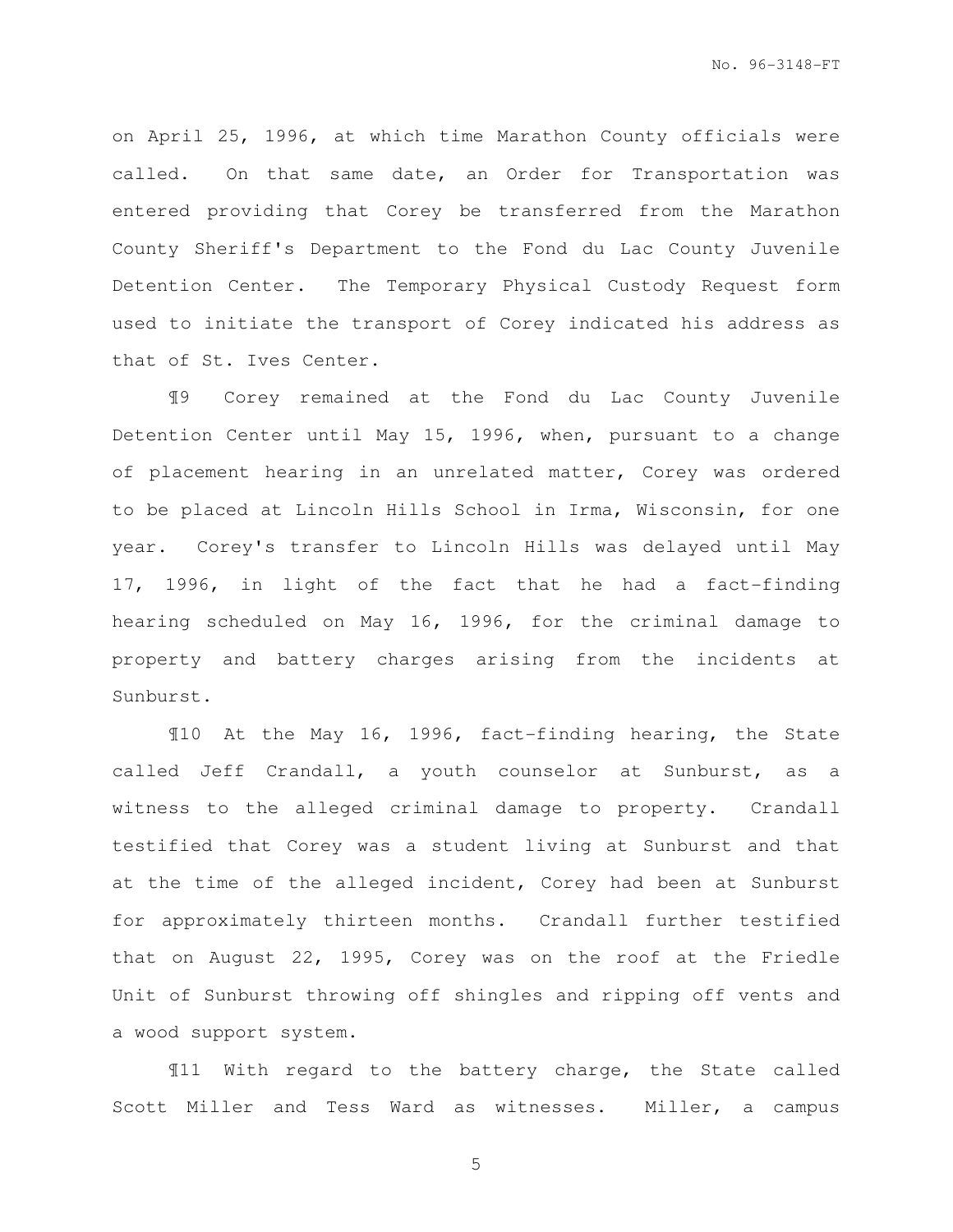support specialist at Sunburst, testified that on August 24, 1995, while at Sunburst, Corey had an altercation with another juvenile resident which subsequently led to Corey's confrontation with a youth counselor, Tess Ward. Miller testified that after the juveniles were separated, Corey barricaded himself in a restroom. Miller further indicated that upon Ward's attempt to enter the restroom and restrain Corey, Corey "head butted" Ward. Ward testified to a similar rendition of the facts, acknowledging that the incident occurred on August 24, 1995, at Sunburst in Neillsville.

¶12 At the close of the State's case, Corey brought a motion to dismiss the case for failure to establish venue. The court denied the motion, indicating venue had been established. In its entirety, the dialogue regarding Corey's motion developed as follows:

[STATE PUBLIC DEFENDER]: I have one more motion. I would move to dismiss for lack of establishment of venue.

[DISTRICT ATTORNEY]: Your Honor, I think the first witness testified that it was at Sunburst Youth Homes, which is in Neillsville, which is in Clark County, State of Wisconsin. I think that is sufficient.

THE COURT: All the witnesses testified to being employed at that place in Neillsville. I'm satisfied that venue has been established. Motion is denied.

(R. 31 at 54.)

¶13 The jury determined that Corey had committed both of the acts alleged in the petition. A dispositional hearing was subsequently held on June 5, 1996, at which time the circuit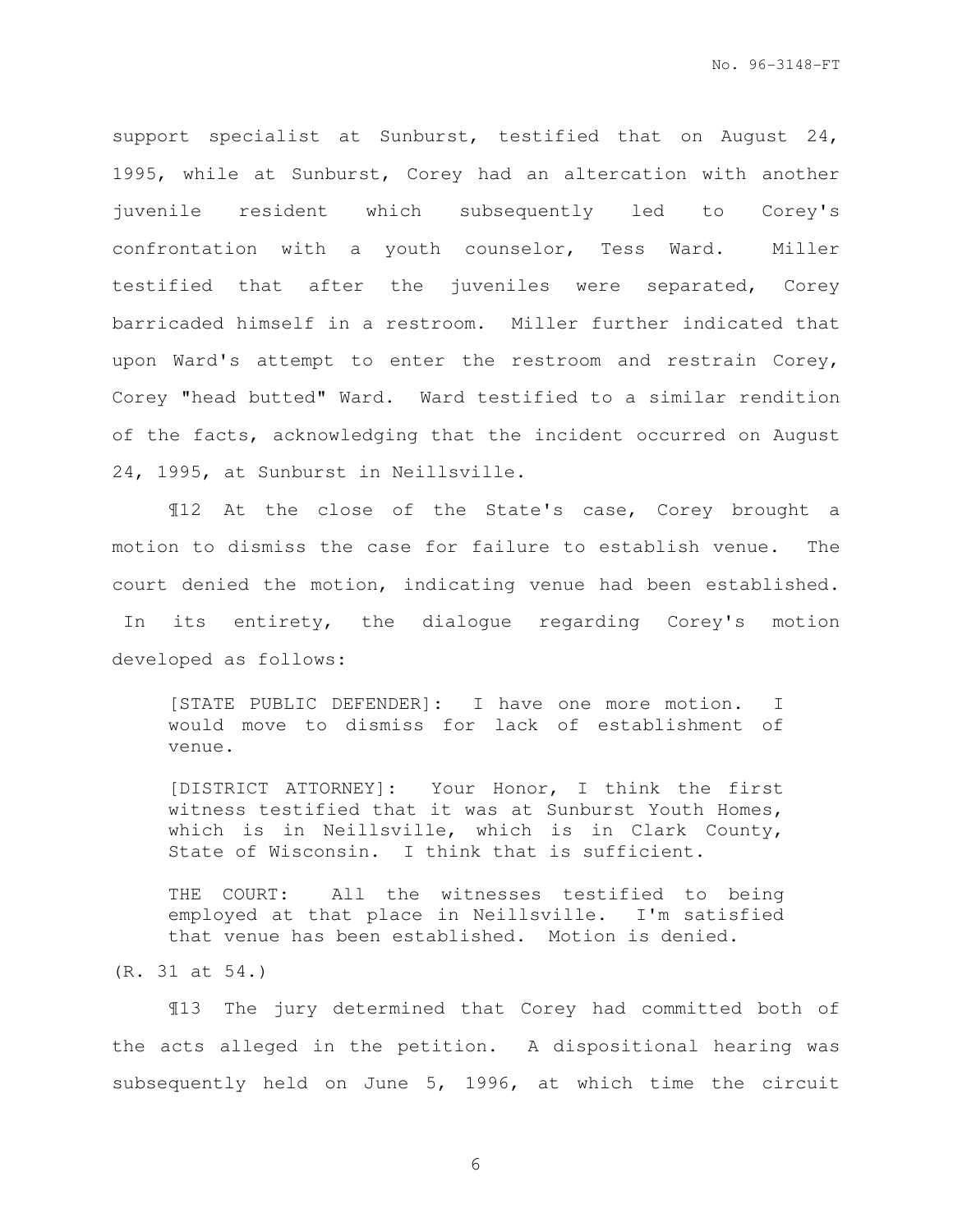court ordered that custody of Corey be transferred to the Department of Health and Social Services, and that Corey be placed at Lincoln Hills School in Irma, Wisconsin, for one year.

¶14 Corey appealed the circuit court's order, arguing the State had not established that Fond du Lac County was the proper venue for the juvenile delinquency proceeding. The court of appeals determined Corey's failure to specify that the venue motion was brought pursuant to Wis. Stat. § 48.185 deprived the circuit court of an opportunity to review the issue and receive proof of venue from the State. The court of appeals affirmed the order of the circuit court, concluding Corey's claim had been waived because it was not properly raised and preserved for appeal.

¶15 Two issues arise from the dispute in this case. First, in his motion to the circuit court, did Corey sufficiently raise and preserve for appeal the argument that the State had not established venue? Second, if we determine the issue was properly preserved, did the State fail to establish that Fond du Lac County was the appropriate venue for the juvenile delinquency proceeding?

#### II.

¶16 We first decide whether Corey's motion regarding failure to establish venue was sufficiently raised to preserve the issue for appeal. This is a question of law, and we review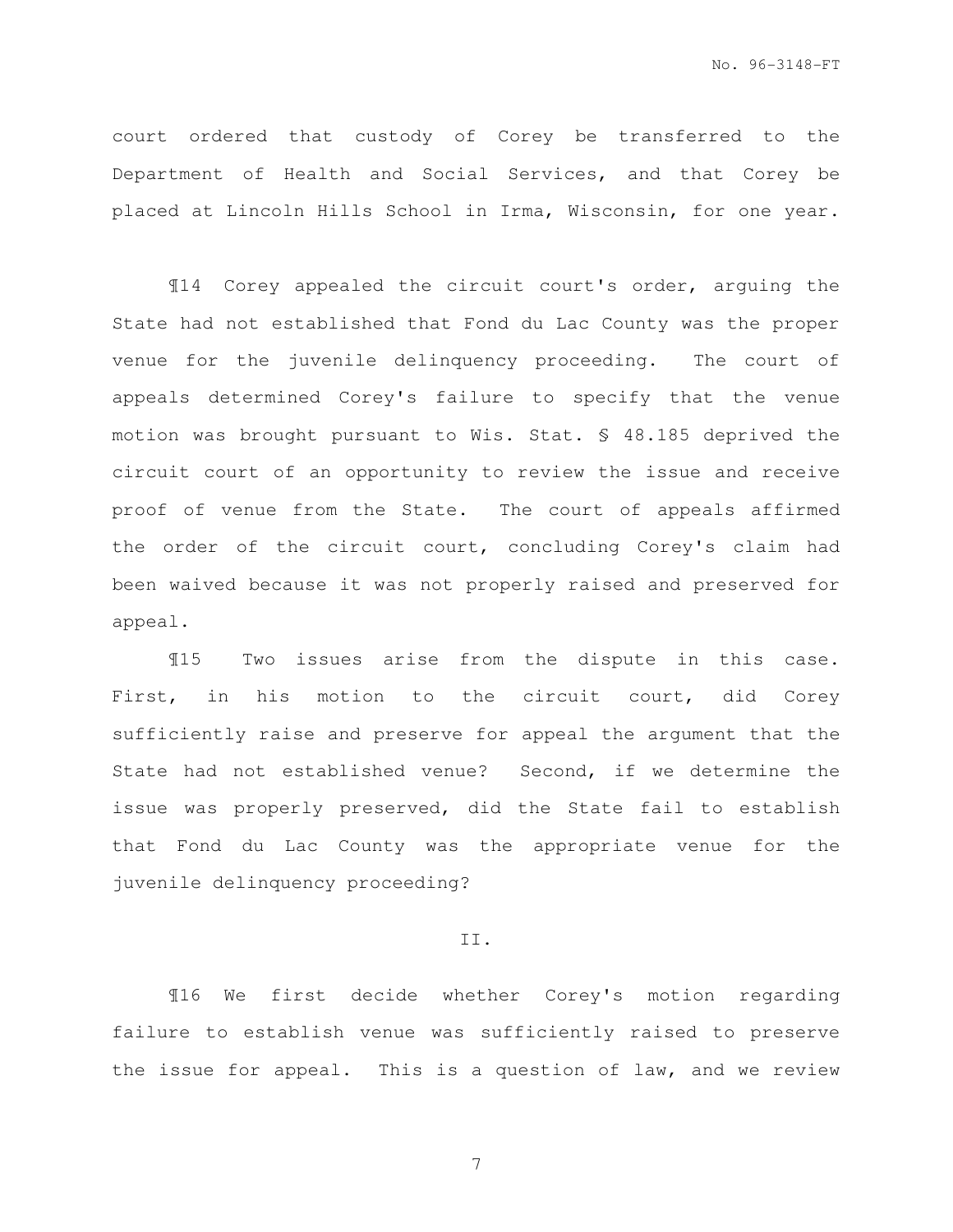such questions de novo. See First Nat'l Leasing Corp. v. Madison, 81 Wis. 2d 205, 208, 260 N.W.2d 251 (1977).

¶17 An objection or motion is sufficient to preserve an issue for appeal if it apprises the court of the specific grounds upon which it is based. See Holmes v. State, 76 Wis. 2d 259, 271, 251 N.W.2d 56 (1977). Specificity is required so that the circuit court judge and the opposing party are afforded "an opportunity to remedy any defect." State v. Barthels, 166 Wis. 2d 876, 884, 480 N.W.2d 814 (Ct. App. 1992), aff'd 174 Wis. 2d 173, 184 n. 8, 495 N.W.2d 341 (1993). When the basis for the objection is obvious, however, "the specific ground of objection is not important." Champlain v. State, 53 Wis. 2d 751, 758, 193 N.W.2d 868 (1972). "To be sufficiently specific, an objection must reasonably advise the court of the basis for the objection." State v. Peters, 166 Wis. 2d 168, 174, 479 N.W.2d 198 (Ct. App. 1991).

¶18 In his motion at the fact-finding hearing, Corey moved to dismiss the case, arguing venue had not been established. In the context of a juvenile delinquency proceeding, Wis. Stat. § 48.185 governs venue. Section 48.185 sets forth the appropriate county or counties in which the juvenile delinquency proceeding may be held. It states, in pertinent part:

**Venue.** (1) . . . venue for any proceeding under ss. 48.12 . . . may be in any of the following: the county where the child resides, the county where the child is present or, in the case of a violation of a state law . . . the county where the violation occurred.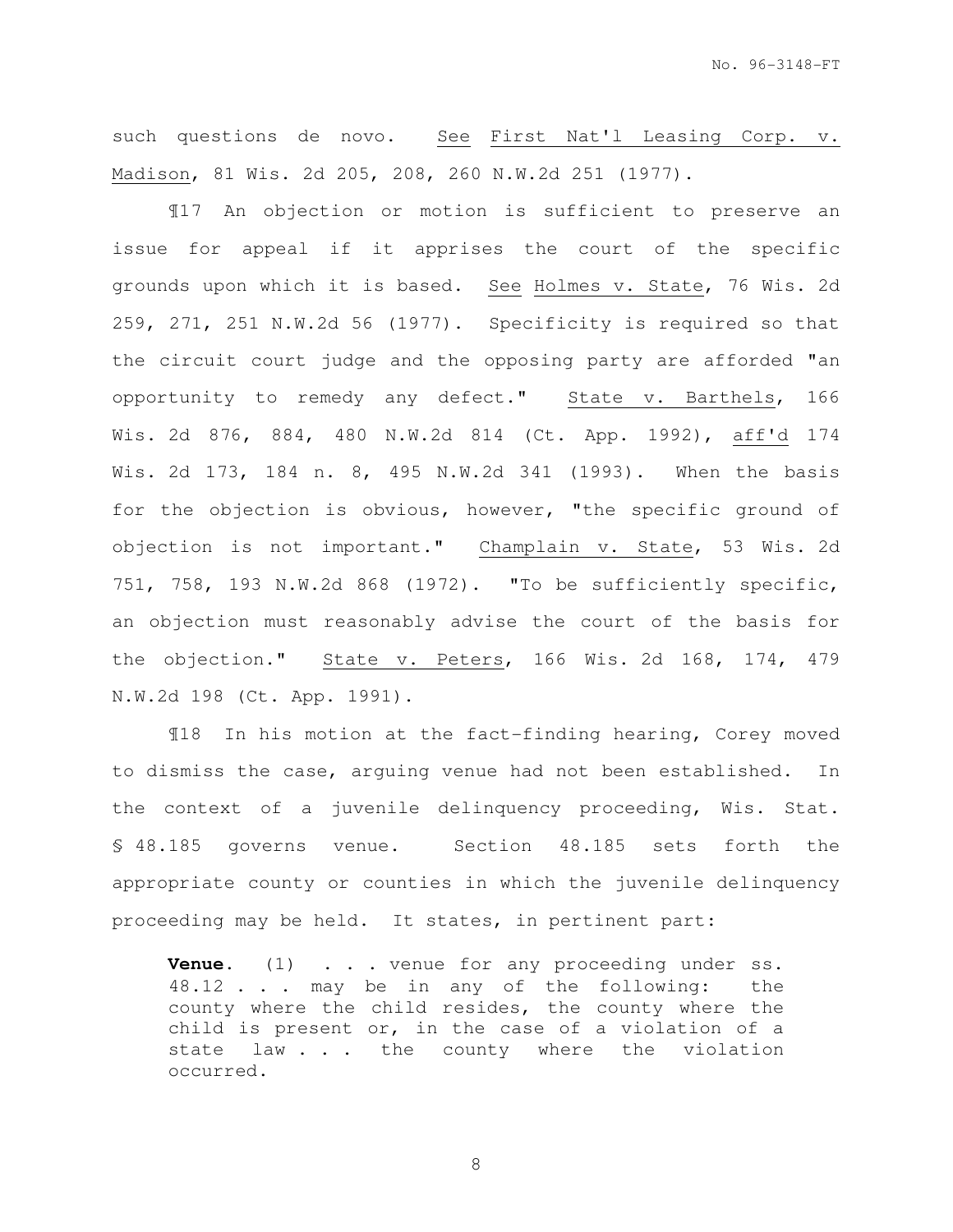¶19 Venue in the context of a juvenile delinquency proceeding is distinct from venue in the context of a criminal proceeding to the extent that different geographical locations provide an appropriate venue. In a criminal proceeding, as in a juvenile delinquency proceeding, venue "refers to the place of trial, the particular county or district or similar geographical area within which a case is to be heard." LaFave and Israel, Criminal Procedure § 16.1(a) at 334 (1984). See also State v. Dombrowski, 44 Wis. 2d 486, 501-02, 171 N.W.2d 349 (1969); Wisconsin Handbook for Juvenile Court Services at 11 ("'Venue' means the particular court(s) where a specific case may properly be heard."). However, under Wis. Stat. § 971.19, the proper venue in a criminal action is generally limited to the county in which the crime was committed.<sup>6</sup>

¶20 The district attorney's and circuit court's responses to Corey's motion to dismiss suggest that the establishment of venue was addressed and ruled upon as if it was within the context of a criminal proceeding. The State responded to Corey's motion, stating that "it [the alleged crime] was . . . in Clark County . . . " The circuit court agreed,

e<br>S

 $6$  Under Wis. Stat. § 971.19, there are exceptions to the requirement that venue is appropriate only in the county where the crime was committed. No exception provides for venue in the county in which the criminal defendant is present. The only exception that provides for venue in the county in which the criminal defendant resides is § 971.19(9), which addresses penalties for failure to comply with sex offender registration pursuant to Wis. Stat. § 175.45.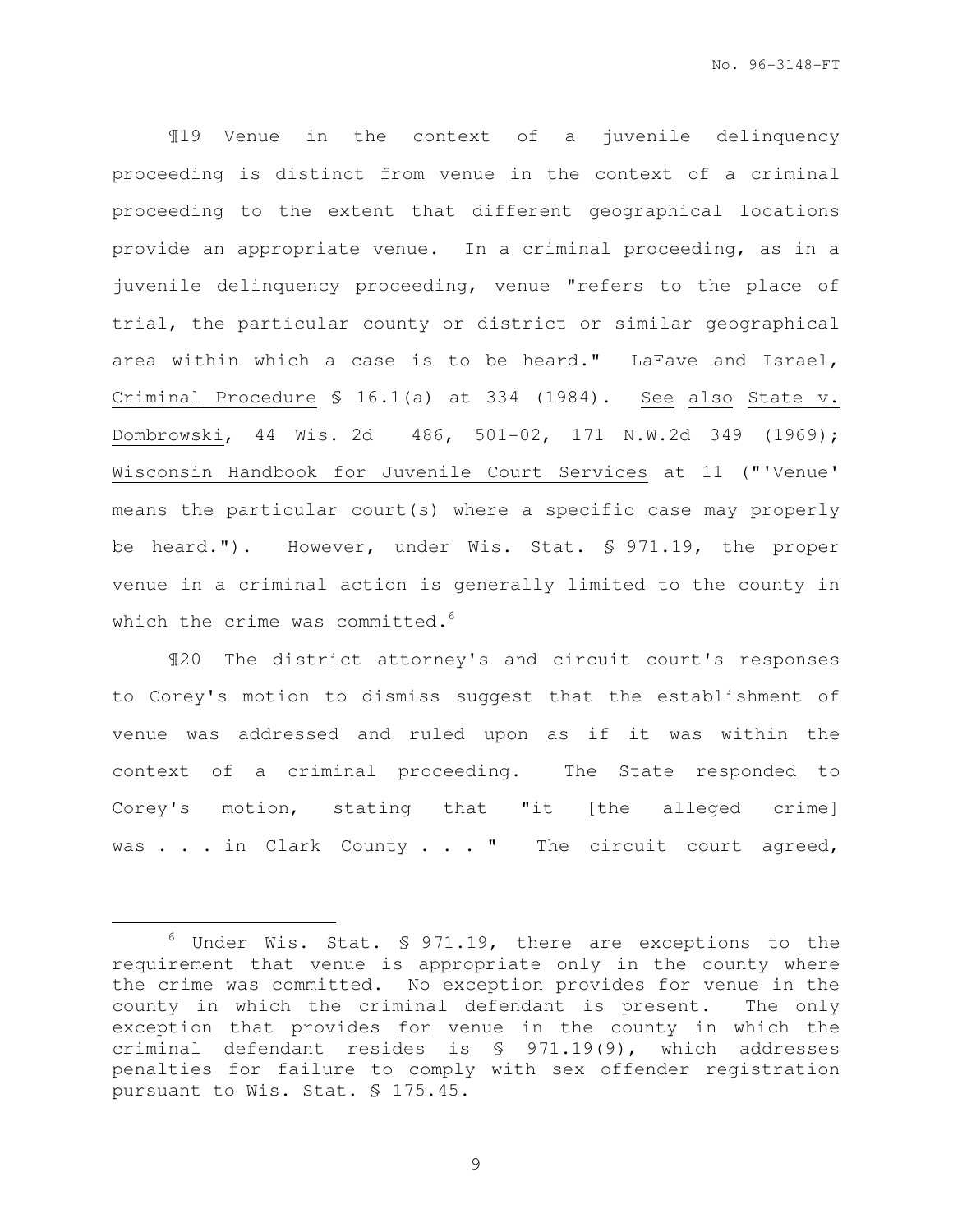No. 96-3148-FT

stating it was "satisfied that venue has been established," and denied Corey's motion to dismiss.

¶21 We conclude that Corey's motion was sufficient to preserve the issue of venue for appeal. Because the proceeding was one in regard to juvenile delinquency, the motion to dismiss for failure to establish venue was sufficient to advise the court that Corey was raising the issue in accordance with The Children's Code, Wis. Stat. ch. 48, which governs the juvenile delinquency proceeding. We decline to require that a party state the specific statutory section upon which an objection is based where the stated grounds for the objection are sufficient.<sup>7</sup>

 Corey's motion was sufficiently specific to preserve the issue of venue as, in the context of the juvenile proceeding, it "reasonably advise[d]" the court of the basis for the objection. Peters, 166 Wis. 2d at 174. See also Champlain, 53 Wis. 2d at 758.

## III.

¶22 We next consider whether the evidence produced at the fact-finding hearing was sufficient to support a determination that Fond du Lac County was the appropriate venue for the juvenile delinquency proceeding in accordance with Wis. Stat.

e<br>S

 $7$  Although we conclude the motion was sufficiently specific to preserve the venue issue for appeal under the circumstances, we recognize that a party should make an attempt to clarify an objection or motion if, as here, there is reason to believe that the opposing party and the circuit court judge may have misinterpreted the objection.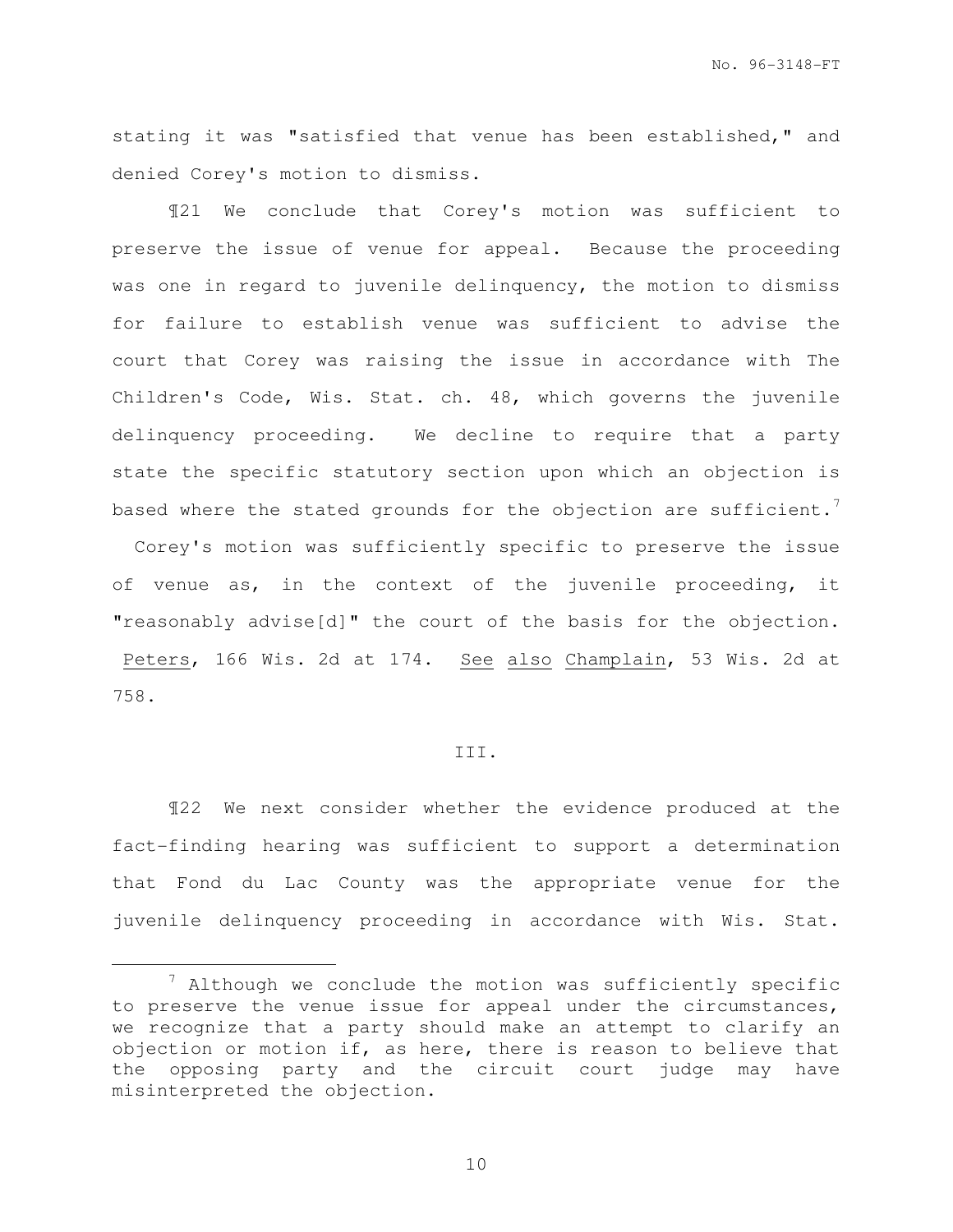§ 48.185. We will not reverse a conviction based upon the State's failure to establish venue unless the evidence, viewed most favorably to the state and the conviction, is so insufficient that there is no basis upon which a trier of fact could determine venue beyond a reasonable doubt. See Smazal v. State, 31 Wis. 2d 360, 142 N.W.2d 808 (1966).

#### A.

¶23 There is no opinion from this court or the court of appeals setting forth the applicable burden of proof for establishing venue in a juvenile delinquency proceeding. However, notwithstanding the fact that differing geographical locations provide appropriate venue in juvenile delinquency and criminal proceedings, establishing the appropriate location for a juvenile delinquency proceeding is analogous to establishing the appropriate location for a criminal proceeding. In both instances, the State must establish venue pursuant to the statutory language governing venue in the particular proceeding. See Wis. Stat. §§ 48.185; 971.19. Therefore, we can glean support for our analysis in the present proceeding from the requirements for establishing venue in a criminal proceeding.

¶24 In a criminal proceeding, this court has determined that the State must prove venue beyond a reasonable doubt even though venue is a matter of procedure and not an element of a crime. See Dombrowski, 44 Wis. 2d at 501-02; Smazal v. State, 31 Wis. 2d 360, 362, 142 N.W.2d 808 (1966). When venue is not contested in a criminal case tried before a jury, a "finding of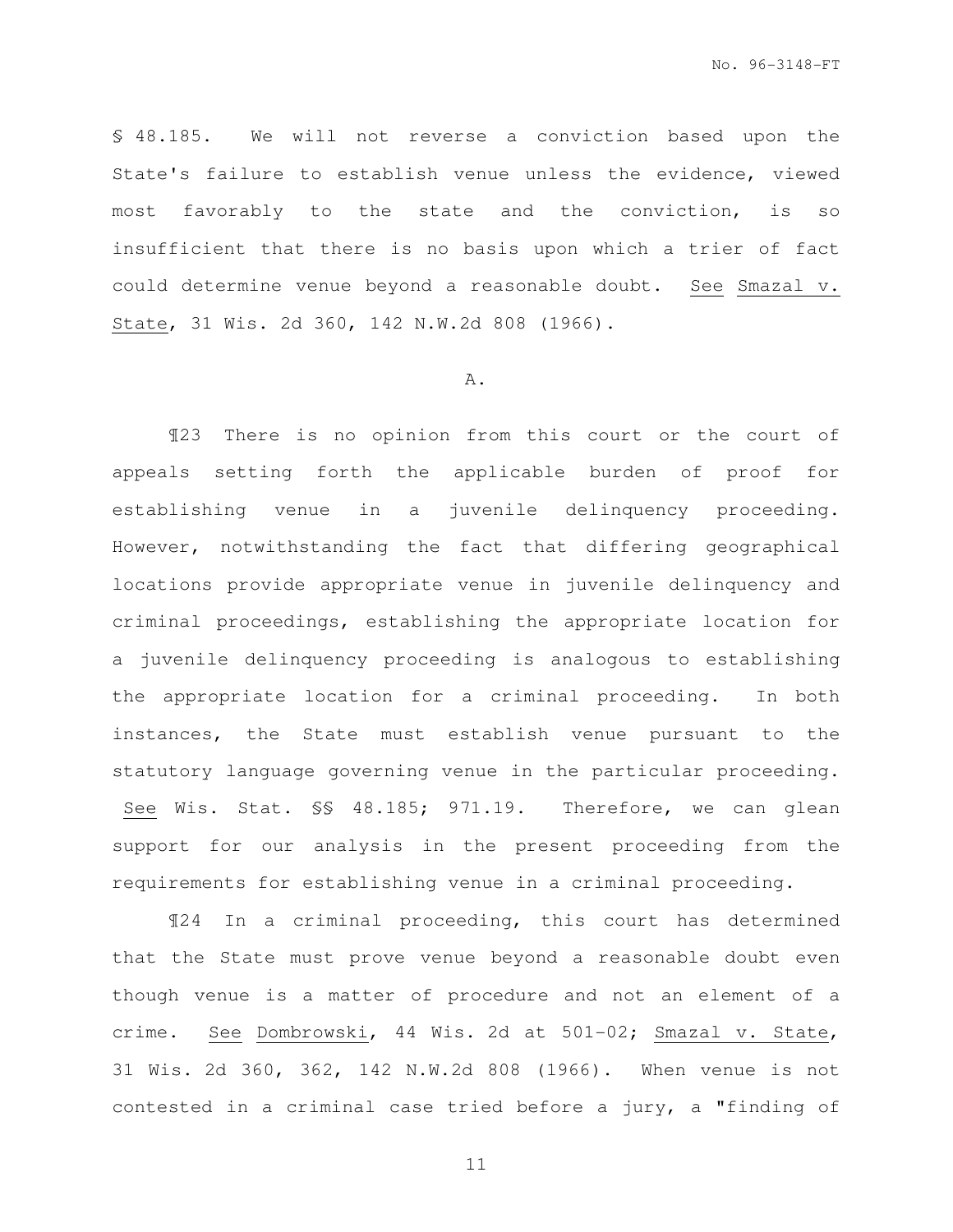venue is adequately covered by the standard verdict forms" which are submitted to the jury<sup>8</sup> and provide for a finding of guilt as charged in the information or complaint. See Wis. JI-Criminal 267 n.1. Where venue is contested or an exception to the statutory criminal venue provision applies, the jury is instructed that venue must be proved beyond a reasonable doubt. See id.

¶25 As stated, venue in a juvenile delinquency proceeding differs from venue in a criminal proceeding only to the extent that the relative governing statutes set forth distinct counties in which venue may be appropriate. The requirement that venue be established is equivalent. The State's burden of proving venue beyond a reasonable doubt is therefore similarly applicable in the context of a juvenile delinquency proceeding. Venue is not an element of the crime and becomes an issue

e<br>S

<sup>8</sup> Wisconsin statutes and common law do not require that a determination of venue be made by a jury. However, as the Wisconsin Criminal Jury Instructions Committee correctly states in its comment to Wis. JI-Criminal 267, numerous decisions from this court implicitly support the idea that such a determination is an appropriate function of the jury. See, e.g., State v. Dombrowski, 44 Wis. 2d 486, 503-04, 171 N.W.2d 349 (1969); State v. Coates, 262 Wis. 469, 471, 55 N.W.2d 353 (1952); Piper v. State, 202 Wis. 58, 61, 231 N.W. 162 (1930).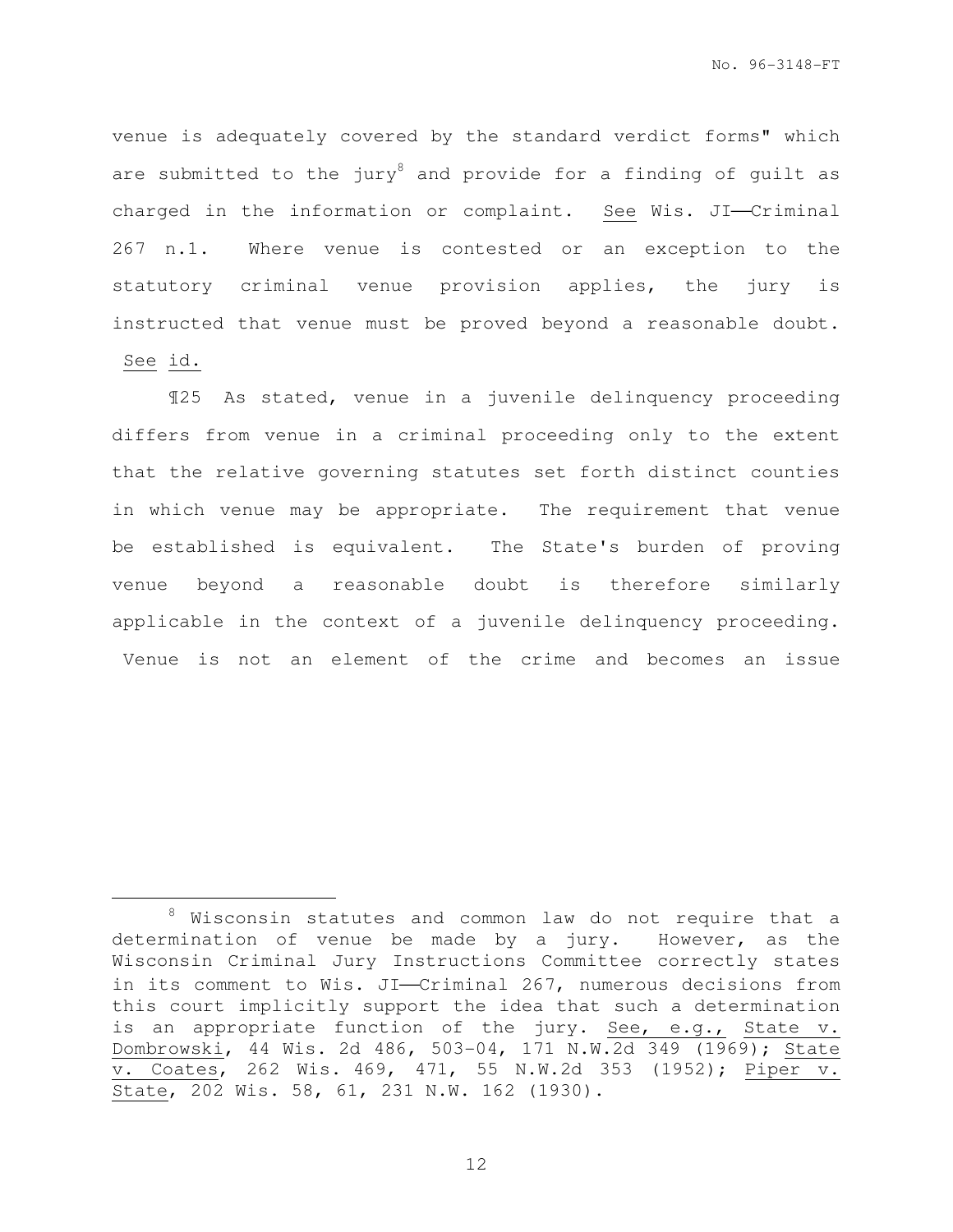before the trier of fact<sup>9</sup> only in the event that it is contested by the juvenile.

#### B.

¶26 The procedures governing the determination of Corey's delinquency status at the time of the alleged incidents were set forth under Wis. Stat. ch. 48. Section 48.185(1) states that venue is appropriate in the county where the child resides, the county where the child is present, or the county in which a violation of state law occurred. Thus, § 48.185(1) sets forth three exclusive provisions for establishing the appropriate venue in a juvenile delinquency proceeding.

¶27 We address the last of the three provisions first, as the parties agree that its application would not support a finding of venue in Fond du Lac County. If there has been "a violation of state law," venue is proper in "the county where

e<br>S

We note that the State contends Corey failed to request and thereby waived a jury instruction and a verdict question regarding the requirement that venue be proved beyond a reasonable doubt. Cf. Wis JI-Criminal 267 (jury instruction to be utilized when venue contested in a criminal proceeding). Because we are reversing the court of appeals' decision affirming the circuit court, we need not address the issue of whether a request for such an instruction has been waived.

 $9$  In the present case, the circuit court judge, not the jury, made a determination that venue had been established. We find it unnecessary to address whether this is improper where a jury has been impaneled to act as the trier of fact, since we are reversing the court of appeals' decision. In addition, under the current Juvenile Justice Code, Wis. Stat. ch. 938 (1995-96), a juvenile is not entitled to a jury in delinquency proceedings.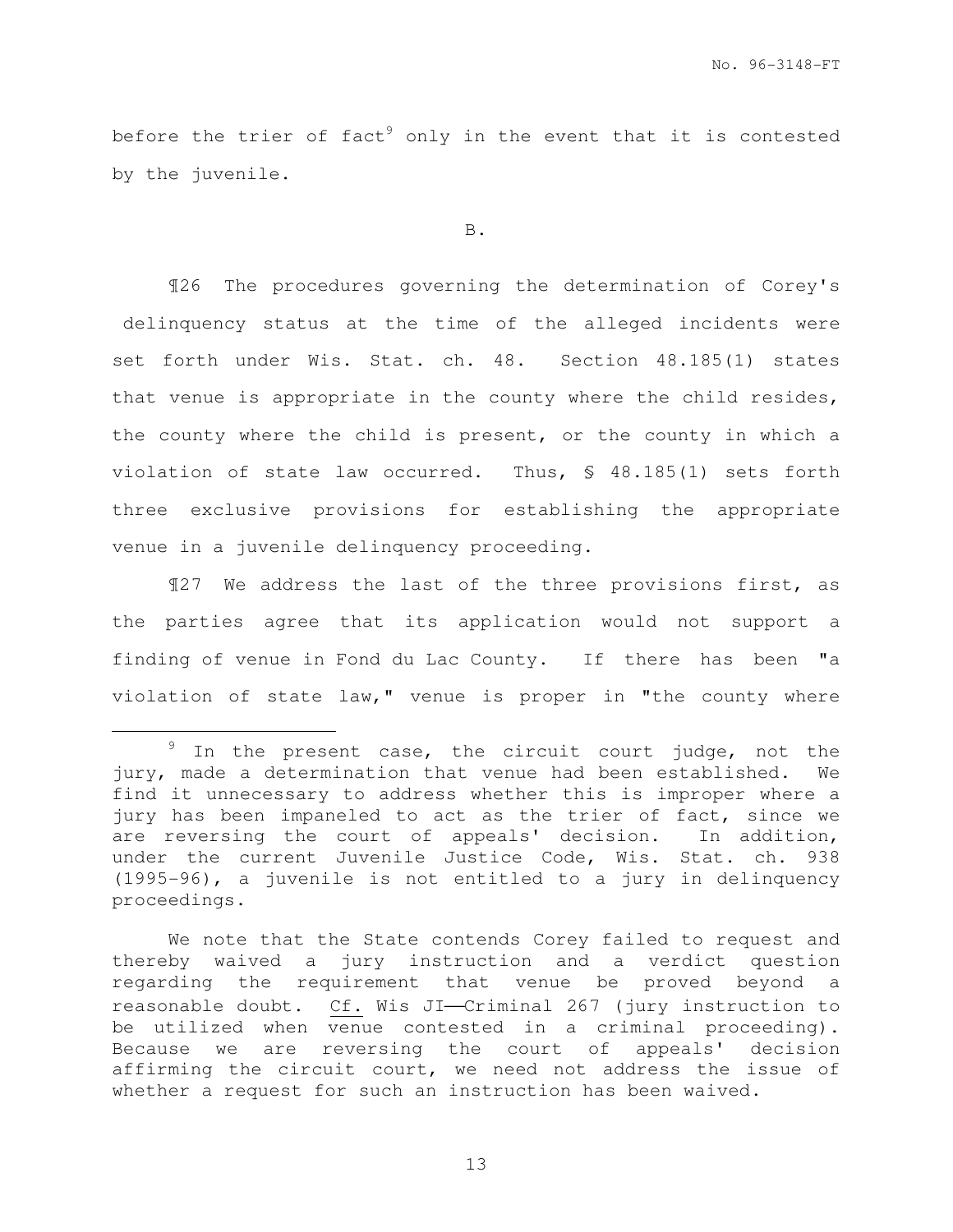the violation occurred." Wis. Stat. § 48.185(1). Corey's alleged delinquent conduct was in violation of a state law, as is evident by the State's petition. Count one alleges that Corey engaged in criminal damage to property, contrary to Wis. Stat. § 943.01(1). Count two alleges that Corey committed battery, contrary to Wis. Stat. § 940.19(1). Accordingly, the county or counties in which these acts occurred would be an appropriate venue for the juvenile delinquency proceeding. See Wis. Stat. § 48.185(1).

¶28 The State concedes that there was no evidence presented at the fact-finding hearing to support a finding that the alleged acts occurred in Fond du Lac County. In fact, there was no evidence offered at the fact-finding hearing that would contradict the witnesses' testimony that the alleged delinquent acts took place at Sunburst, which is in Clark County. Hence, there was insufficient evidence to prove beyond a reasonable doubt that venue would lie in Fond du Lac County as the county where the violations of state law occurred.

¶29 Under Wis. Stat. § 48.185(1), venue would also be appropriate in "the county where the child is present." The parties disagree regarding the application of this provision, disputing the time at which the juvenile's presence is determined. Corey contends that the legislature intended the language to apply to the juvenile's presence at the time the petition is filed. The State contends that the legislature intended the language to apply to the juvenile's presence at the time of the fact-finding hearing.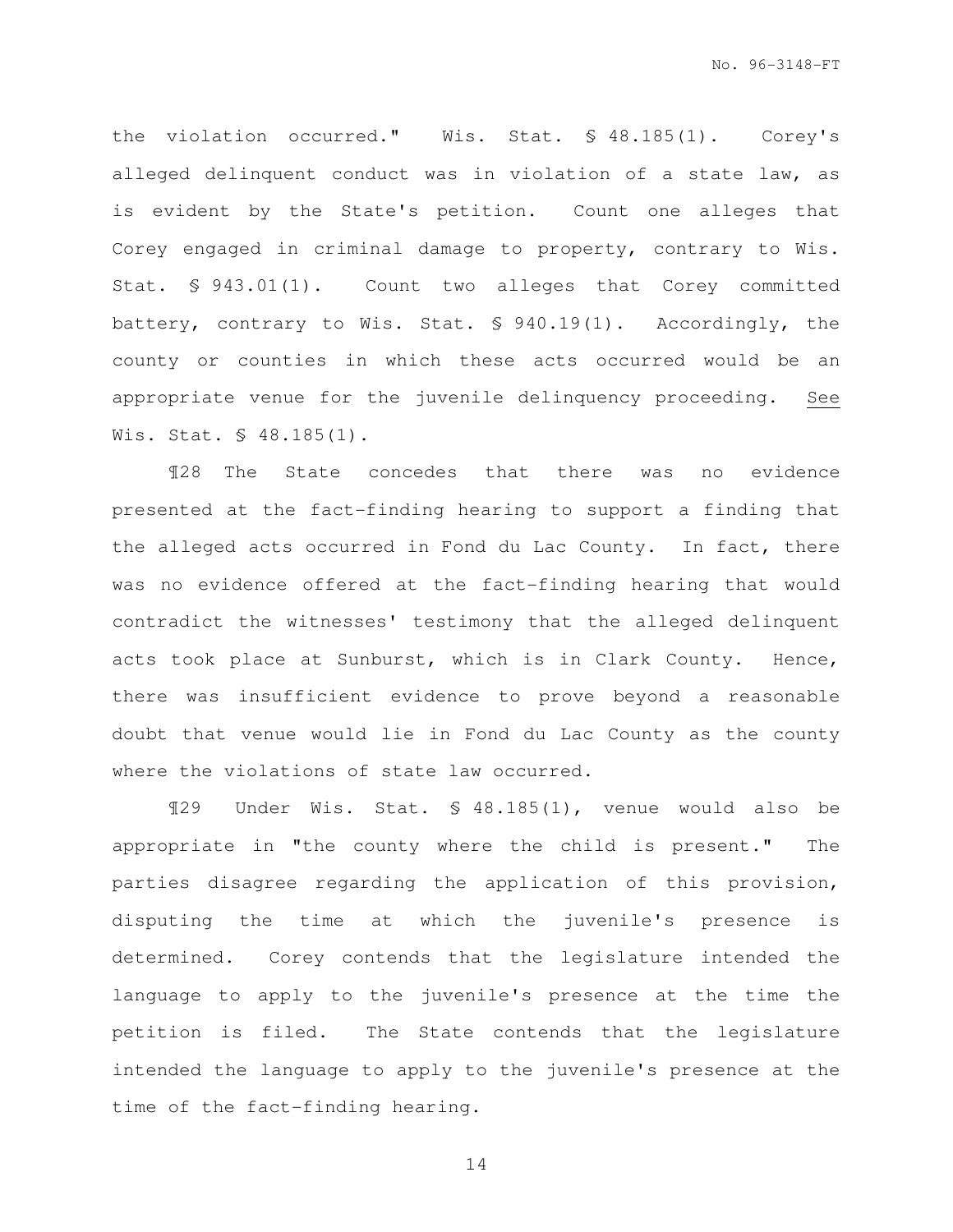¶30 An interpretation of statutory language presents a question of law, which we review de novo. See Stockbridge School Dist. v. DPI, 202 Wis. 2d 214, 219, 550 N.W.2d 96 (1996). Our goal in statutory interpretation is to "discern the intent of the legislature." Hughes v. Chrysler Motors Corp., 197 Wis. 2d 973, 978, 542 N.W.2d 148 (1996). "In interpreting a statute, '[t]he threshold question must be whether or not the statute in question is ambiguous.'" MCI Telecomms. Corp. v. State, 209 Wis. 2d 310, 316, 562 N.W.2d 594 (1997) (quoting Harnischfeger Corp. v. LIRC, 196 Wis. 2d 650, 662, 539 N.W.2d 98 (1995)). Statutory language "'is ambiguous if reasonable minds could differ as to its meaning.'" Id. (citing Hauboldt v. Union Carbide Corp., 160 Wis. 2d 662, 684, 467 N.W.2d 508 (1991)). If the plain language of the statute is ambiguous, we must "'look beyond the statute's language and examine the scope, history, context, subject matter, and object of the statute'" to discern legislative intent. MCI, 209 Wis. 2d at 316 (quoting UFE Inc. v. LIRC, 201 Wis. 2d 274, 282, 548 N.W.2d 57 (1996)). We will resolve any statutory ambiguity to advance the legislature's purpose in enacting the statute. See UFE, 201 Wis. 2d at 288 (citing Carkel, Inc. v. Lincoln Cir. Ct., 141 Wis. 2d 257, 265-66, 414 N.W.2d 640 (1987)).

¶31 The statutory language regarding a juvenile's presence does not expressly state at what point in time such presence is to be determined. Because the statutory language could reasonably be interpreted as defining presence in the county at different times, potentially resulting in different conclusions,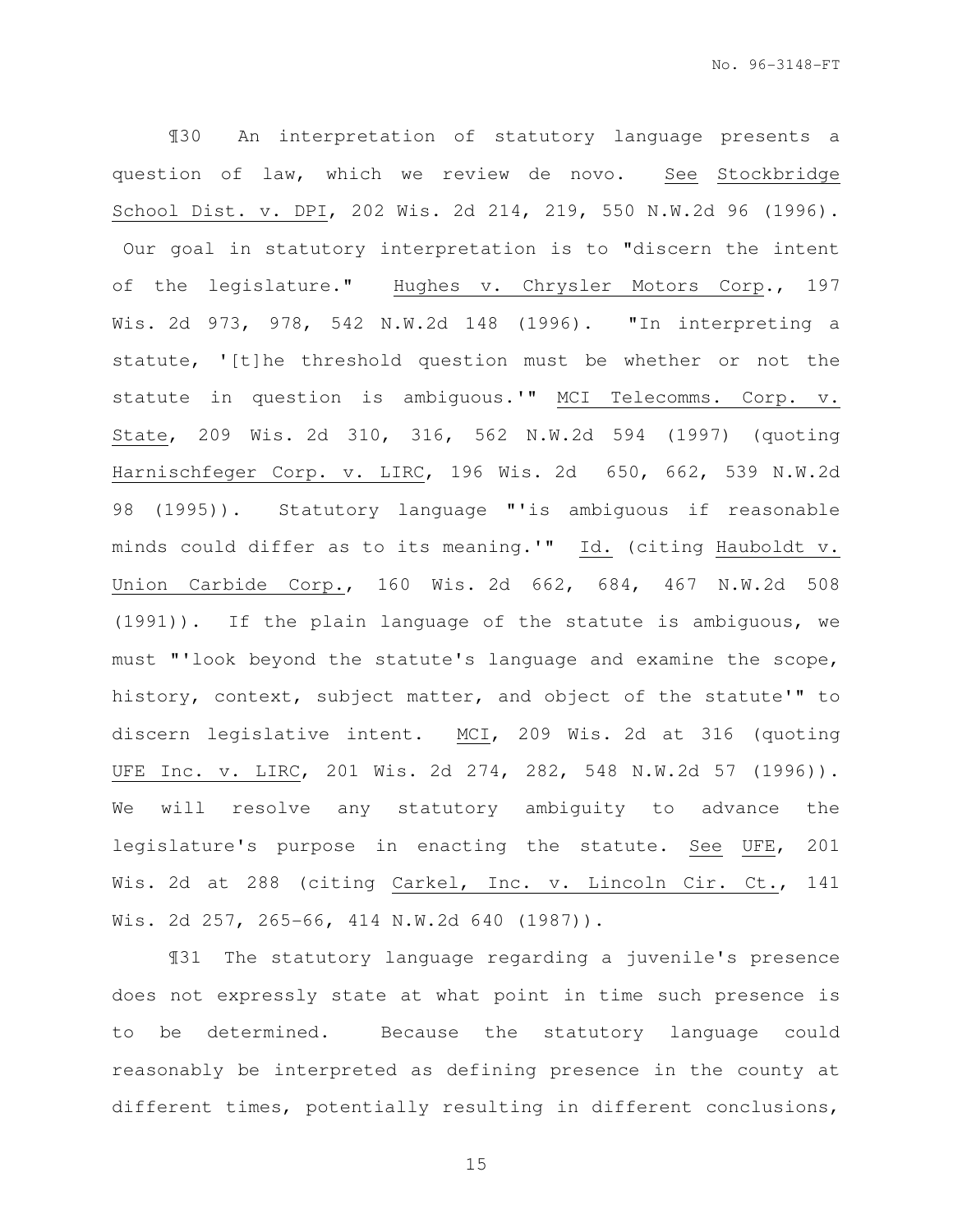the statute is ambiguous. See MCI, 209 Wis. 2d at 316. Accordingly, it is necessary for us to "examine the scope, history, context, subject matter, and object" of the statute. Id. (quoting UFE, 201 Wis. 2d at 282).

¶32 The language in Wis. Stat. § 48.185 providing for venue in the county where the juvenile is present has undergone significant change. The original language governing venue in a juvenile delinquency proceeding was codified in Wis. Stat. § 48.01(5)(a) and (am) (1953). Section 48.01(5)(a) provided that venue was appropriate in the county where the child resides, and

§ 48.01(5)(am) provided that if "the child or the parent, guardian or custodian is at the time of filing this petition present within some other county, but does not reside therein, the juvenile court of such other county shall have concurrent jurisdiction."

¶33 Pursuant to Chapter 575 of the Laws of Wisconsin, 1955, the venue provisions for juvenile delinquency proceedings were recreated and renumbered as Wis. Stat. § 48.16 (1955). See

§ 7, ch. 575, Laws of 1955. Section 48.16 stated that venue was appropriate in "the county where the child resides, the county where he is present or,  $\ldots$  the county in which the violation occurred." The drafter's note following § 48.16 as proposed in Senate Bill No. 444 indicated that the change in the venue provision "drops one ground of venue [presence of parent,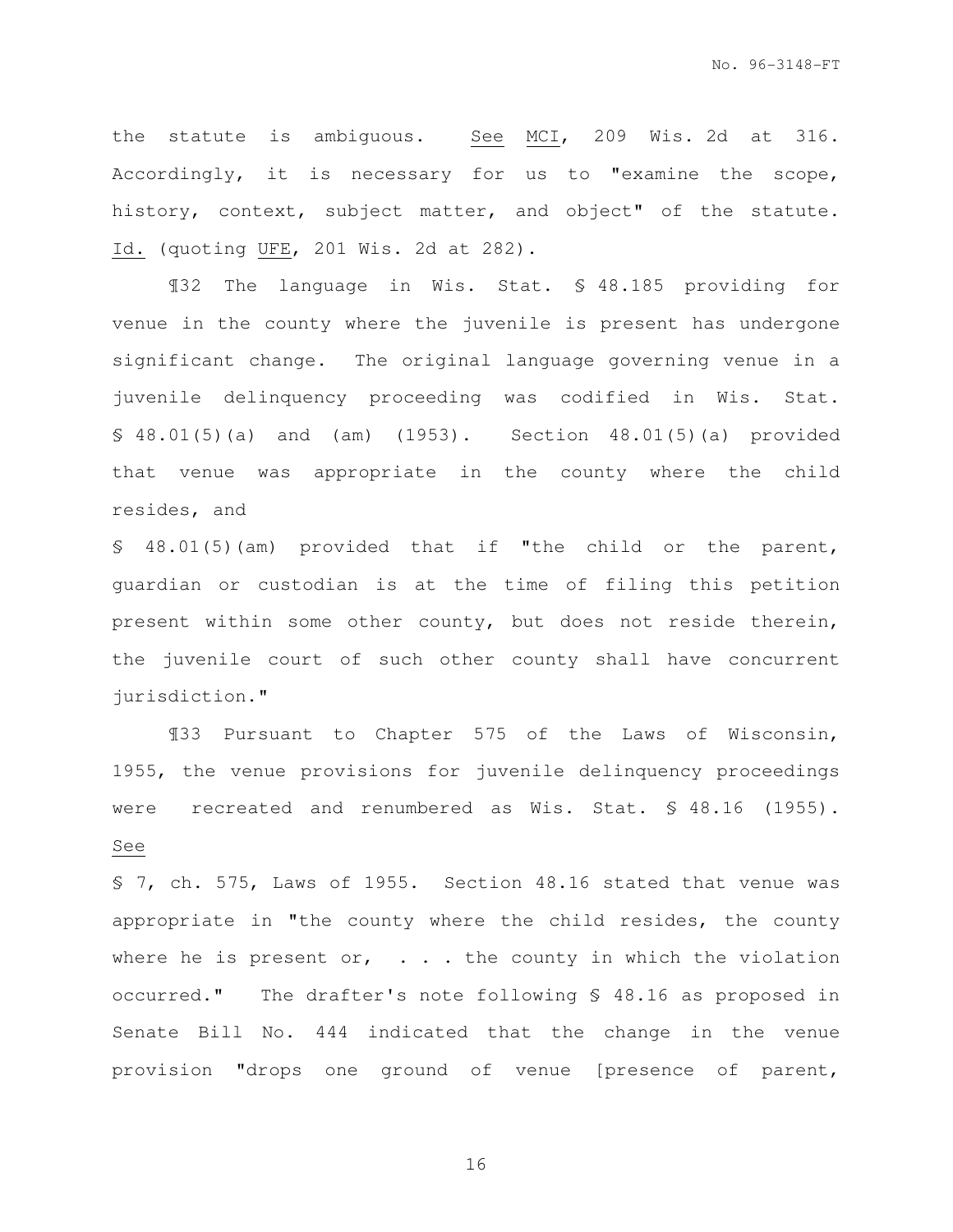guardian or custodian] . . . and adds another [county where the violation occurred]. . . " 1955 S.B. 444.

¶34 The drafter's note to § 48.16 did not discuss the elimination of the language requiring presence "at the time of filing this petition" but did cite to an opinion of the attorney general which implicitly relies on the requirement of presence at the time of the filing of the petition. See 34 Ops. Attn. Gen. 48 (1945). This suggests that the legislature intended no change and that a determination of presence would still be made at the time of the filing of the petition. In 1977, the language of § 48.16 was amended and renumbered as § 48.185. See § 28, ch. 354, Laws of 1977. Section 48.185, which governs this case, provides language nearly identical to that which was codified in § 48.16 regarding the presence requirement.

¶35 The State's assertion that presence be determined at the time of the fact-finding hearing would lead to unreasonable results, inconsistent with the legislature's purpose of enacting provisions to govern venue. See UFE, 201 Wis. 2d at 288. Venue provisions in the adult criminal context were originally enacted to insure the place of trial would be "sufficiently limited" to avoid "the defendant suffering hardship and unfairness." LaFave and Israel, Criminal Procedure § 16.1 at 334 (1984). This concept related back to the Declaration of Independence which "denounced George III 'for transporting us beyond Seas to be tried for pretended offences.'" Id.

¶36 If we were to accept the State's assertion that presence be determined at the time of the fact-finding hearing,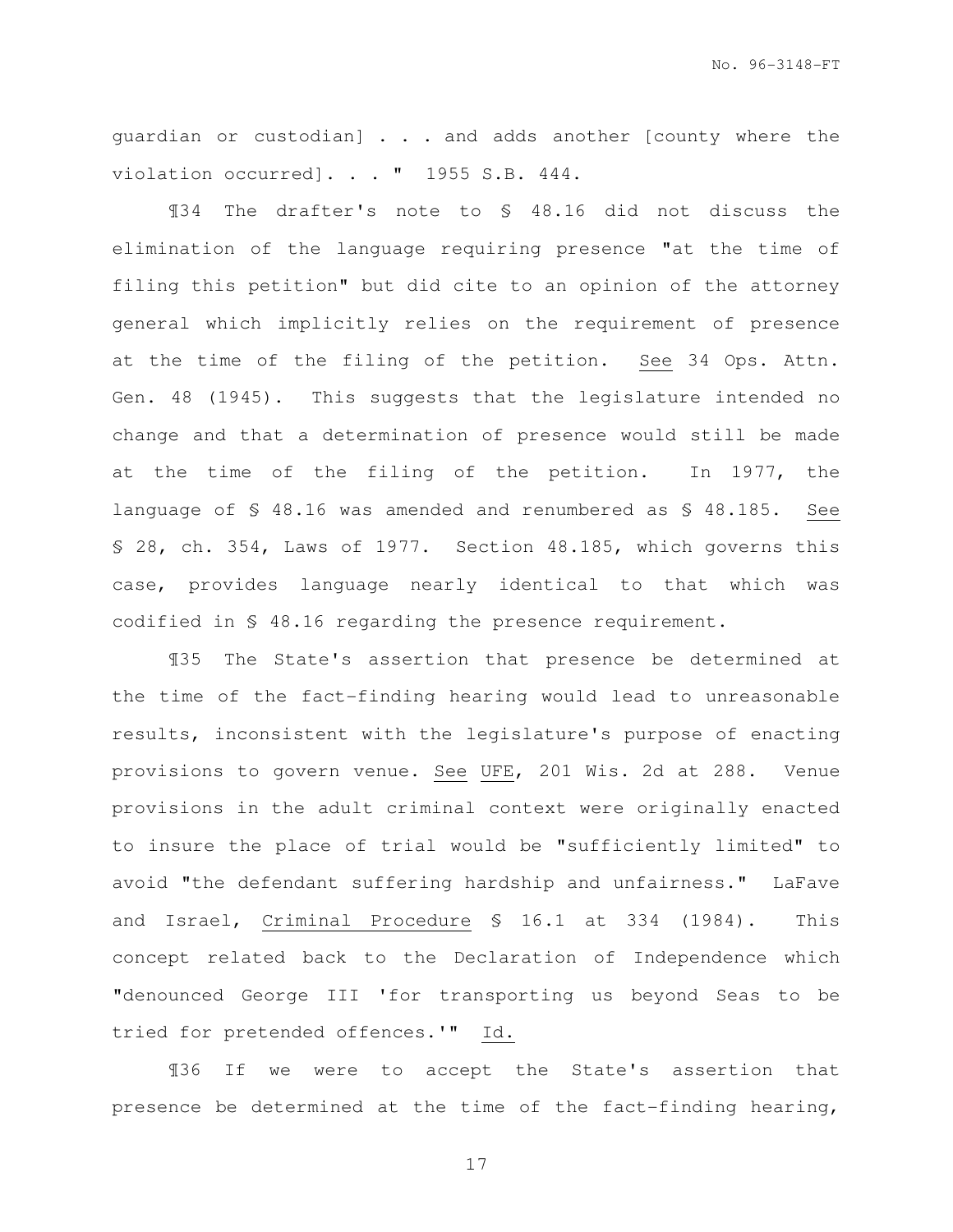a juvenile would potentially be subject to delinquency proceedings in any county in which the State chose to file its petition. By appearing for the hearing, the juvenile would then be "present" in the county, and venue would be sufficiently established. Such procedures would seem unfair to the juvenile and could potentially create a hardship. We will not reach such unreasonable results in our interpretation of statutory language. See Kwiatkowski v. Capitol Indemnity Corp., 157 Wis. 2d 768, 774-75, 461 N.W.2d 150 (Ct. App. 1990). Thus, we are convinced that the legislature intended presence to be determined at the time of the filing of the petition.

¶37 The State failed to provide any evidence at the factfinding hearing that would support a finding of Corey's presence in Fond du Lac County on March 21, 1996, when the petition was filed. The only testimony regarding Corey's presence in any county on a specified date was from the State's witnesses who asserted that Corey was present at Sunburst, which is in Clark County, on August 22 and 24, 1995. The evidence produced at the hearing was certainly not sufficient to prove beyond a reasonable doubt that Corey was present in Fond du Lac County at the time of the filing of the petition.

¶38 Finally, venue is appropriate in the county where the child resides. Neither party discusses the appropriate interpretation of "resides." However, we find such interpretation relevant to our analysis and application of Wis. Stat. § 48.185(1). As stated, the threshold question in statutory interpretation is whether the relevant statute is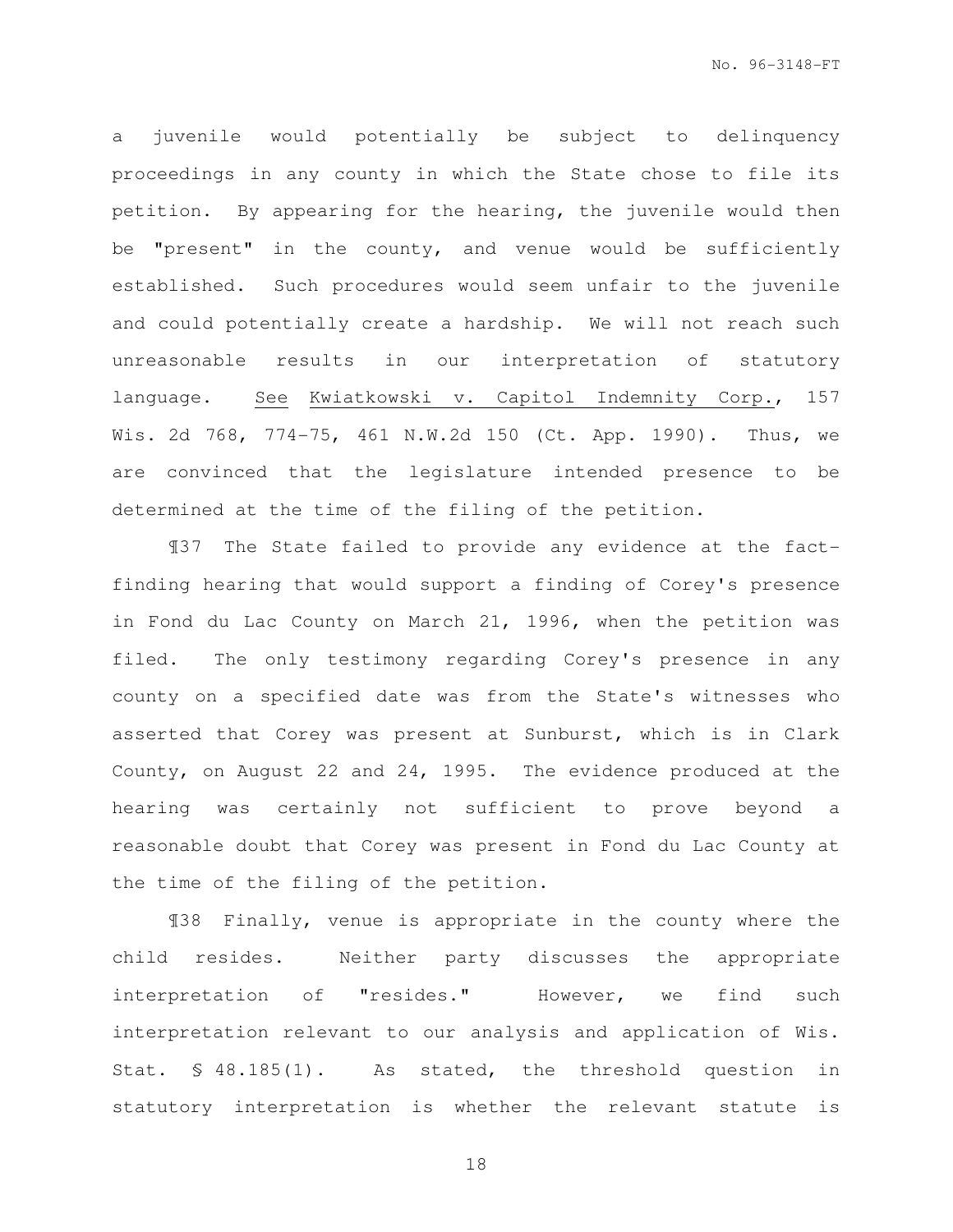ambiguous. See MCI, 209 Wis. 2d at 316. A statutory provision is deemed ambiguous if reasonable minds could reach different conclusions regarding its meaning. See id. If the language of the statute is ambiguous, we will "'examine the scope, history, context, subject matter, and object of the statute'" to discern legislative intent. Id. (quoting UFE, 201 Wis. 2d at 282).

¶39 We conclude that the legislature's usage of the word "resides" is ambiguous, as the term may reasonably be interpreted as meaning "residence" or "domicile." "Residence" is defined as the "[p]lace where one actually lives or has his [or her] home; a person's dwelling place or place of habitation; an abode; . . . " Black's Law Dictionary 1308 (6th ed. 1990). "Domicile," on the other hand, "means living in that locality with intent to make it a fixed and permanent home." Id. An individual may have more than one residence, but may only have one legal domicile at any given moment. Although an individual's residence is distinct from his or her domicile, the two may be, and often are, the same place. Hence, the terms "residence" and "domicile" are "frequently used as if they had the same meaning." Id. Because the plain language of the statute is ambiguous, we will "'examine the scope, history, context, subject matter, and object of the statute'" to discern the legislature's intent. MCI, 209 Wis. 2d at 316 (quoting UFE, 201 Wis. 2d at 282).

¶40 Unlike the language of Wis. Stat. § 48.185(1) providing for venue in the county where the child is present, the language of § 48.185(1) providing for venue in the county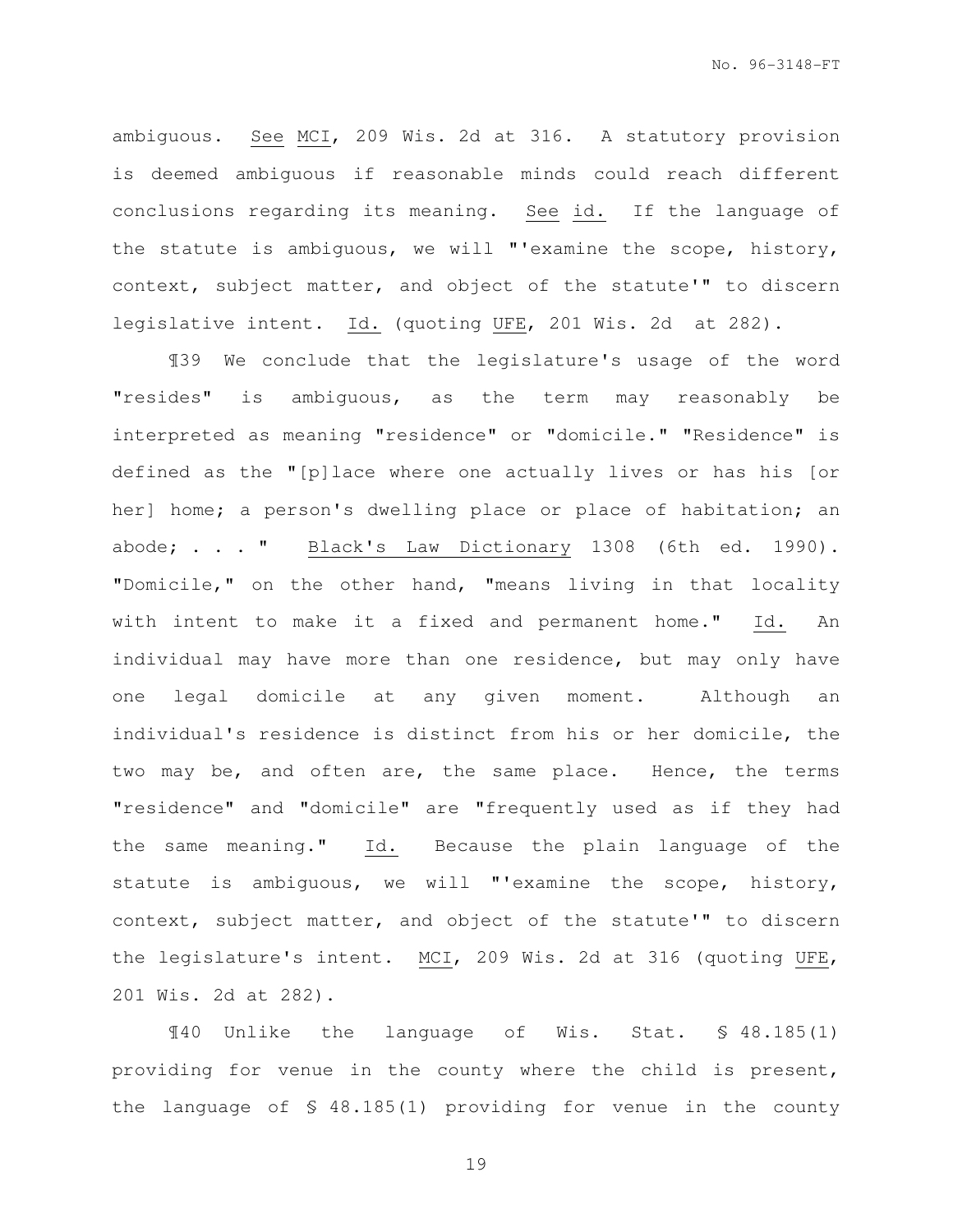where the child resides has gone essentially unchanged. As previously discussed, § 48.185 has evolved from its original formulation which was codified in Wis. Stat. § 48.01(5)(a) and (am) (1953). Section 48.01(5)(a) provided that a court had juvenile jurisdiction over delinquent "children residing within the county."

¶41 In 1955, Wis. Stat. ch. 48 (1953) was repealed and recreated as The Children's Code. See § 7, ch. 575, Laws 1955. As such, Wis. Stat. § 48.16 (1955) was created to provide for appropriate venue in "the county where the child resides, the county where he is present or, in the case of a violation of a state law or a county, town or municipal ordinance, the county where the violation occurred." Section 48.16 was renumbered as § 48.185(1) and amended slightly in 1977. See § 28, ch. 354, Laws 1977. Section 48.185 governs this case and provides essentially the same language as its predecessor. Thus, the word "resides" has been used since the original enactment of the venue provision in juvenile delinquency proceedings.

¶42 No legislative history could be found addressing whether the legislature intended "resides" to mean "residence" or "domicile." However, the purpose and context of The Children's Code leads us to conclude that the legislature intended it to mean "domicile."

¶43 The legislature codified language setting forth its purpose for enacting The Children's Code in Wis. Stat. § 48.01 (1993-94). Section 48.01 states that the purposes of The Children's Code include assuring a fair hearing for a child and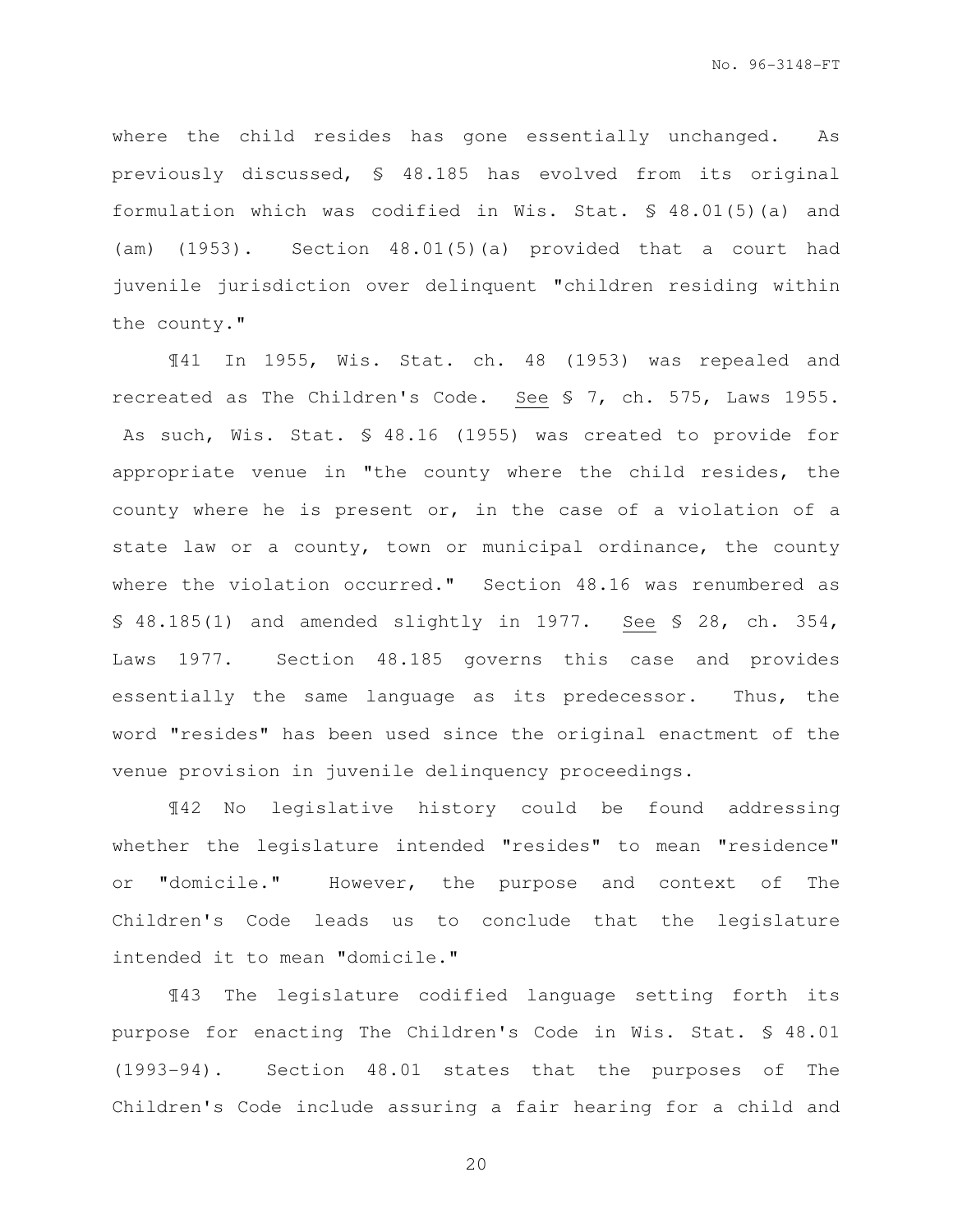protecting public safety (see § 48.01(a)), providing for the child's physical and mental development and preserving the family unit (see § 48.01(b)), responding to a child's needs via community-based programs and keeping a child in his or her home (see § 48.01(e)), and providing a child with a permanent and stable family relationship (see § 48.01(g)).

¶44 Attempting to insure that these legislative purposes are promoted includes adopting procedures that provide "[a]n integrated and co-ordinated program for all delinquent . . . children both in their own community and while in the custody of the state." Wisconsin Handbook for Juvenile Court Services at 3. Accordingly, venue is most appropriate in the county of the child's domicile since:

[c]ourt and social services personnel may be familiar with the child and the family. The local court is sensitive to community values and is prepared to fashion dispositions to community needs and resources. Finally, the local juvenile court is equipped to determine whether or not dispositional alternatives or supervision programs are helping the child overcome his/her problem.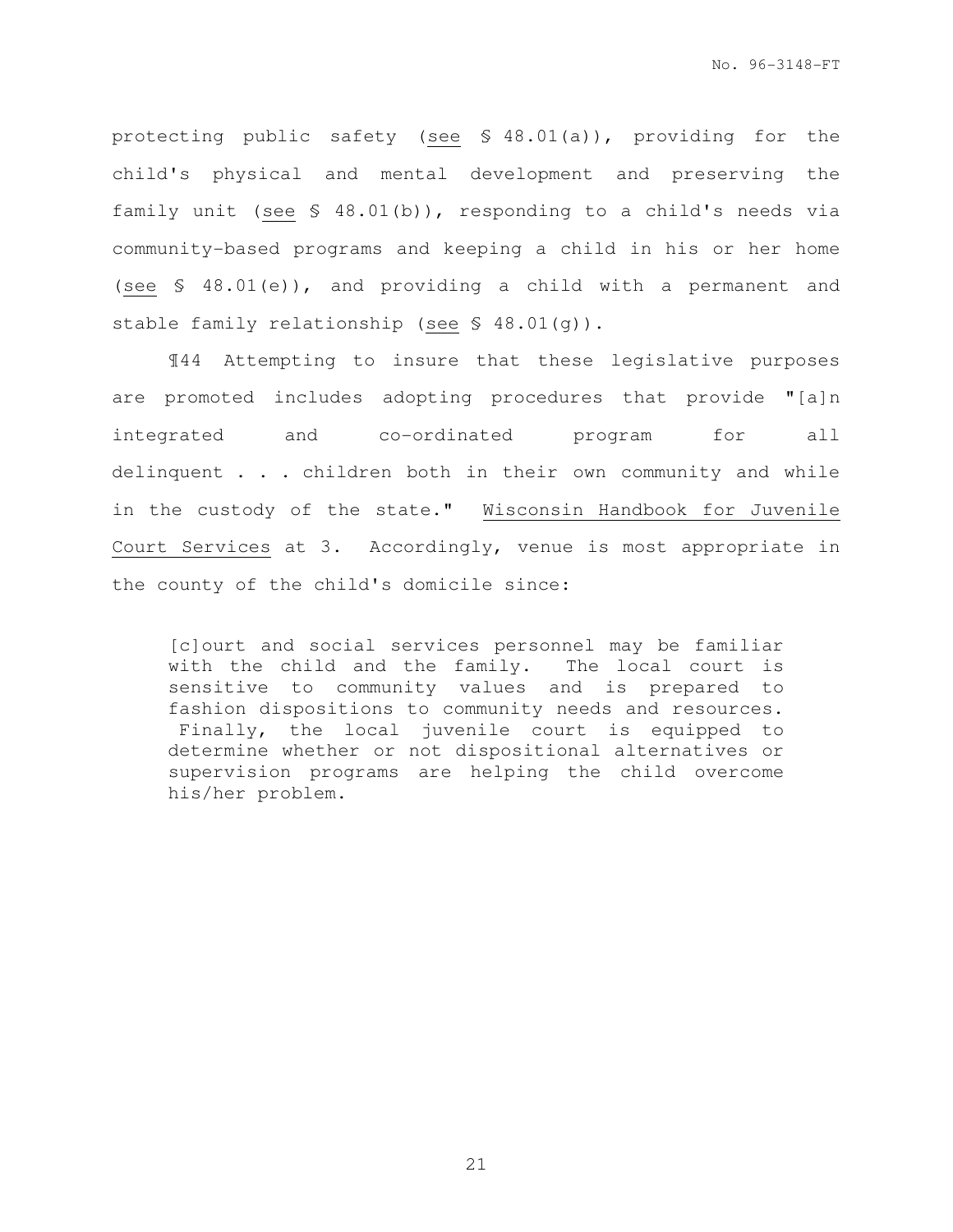Id. at 11.<sup>10</sup> See also, Huenink, Model Judicial Policies for Juvenile Court Intake 2-2 (1985); Plum and Crisafi, Wisconsin Juvenile Court Practice and Procedure § 1.09 (1993). A minor child's domicile is generally that of his or her parent or parents. See Carlton v. State Dept. of Public Welfare, 271 Wis. 465, 469, 74 N.W.2d 340 (1956) (Citing Restatement, Conflict of Laws, ch. 2, sec. 30.). See also, 28 C.J.S. Domicile § 20 (1996).

¶45 This court has never addressed the issue of interpreting "resides" under the venue provision of The Children's Code. However, a similar analysis was undertaken in relation to language set forth under Wis. Stat. ch. 49 (1953), which was in effect the same year the original venue provision governing juvenile delinquency proceedings was enacted. In Carlton v. State Dept. of Public Welfare, 271 Wis. 465, 74 N.W.2d 340 (1956), this court interpreted language in Wis. Stat.

e<br>S

 $10$  We recognize that the legislative purpose in enacting the current Juvenile Justice Code, Wis. Stat. ch. 938 (1995-96), was an attempt to balance the rights of the child with the rights of victims and the protection of the community by imposing greater accountability on delinquent children and affording greater<br>protections to the community. See Wis. Stat. § 938.01. protections to the community. However, the purposes of The Juvenile Justice Code still involve assuring a child a fair hearing (see § 938.01(d)), developing a child's ability to live as a productive and responsible member of the community (see § 938.01(c)), and responding to a child's needs for care and treatment in accordance with his or her best interests as well as the protection of the public (see § 938.01(f)). Hence, providing that the juvenile delinquency proceeding may be in the county where the child is domiciled is still appropriate despite changes in the legislature's purpose in enacting The Juvenile Justice Code.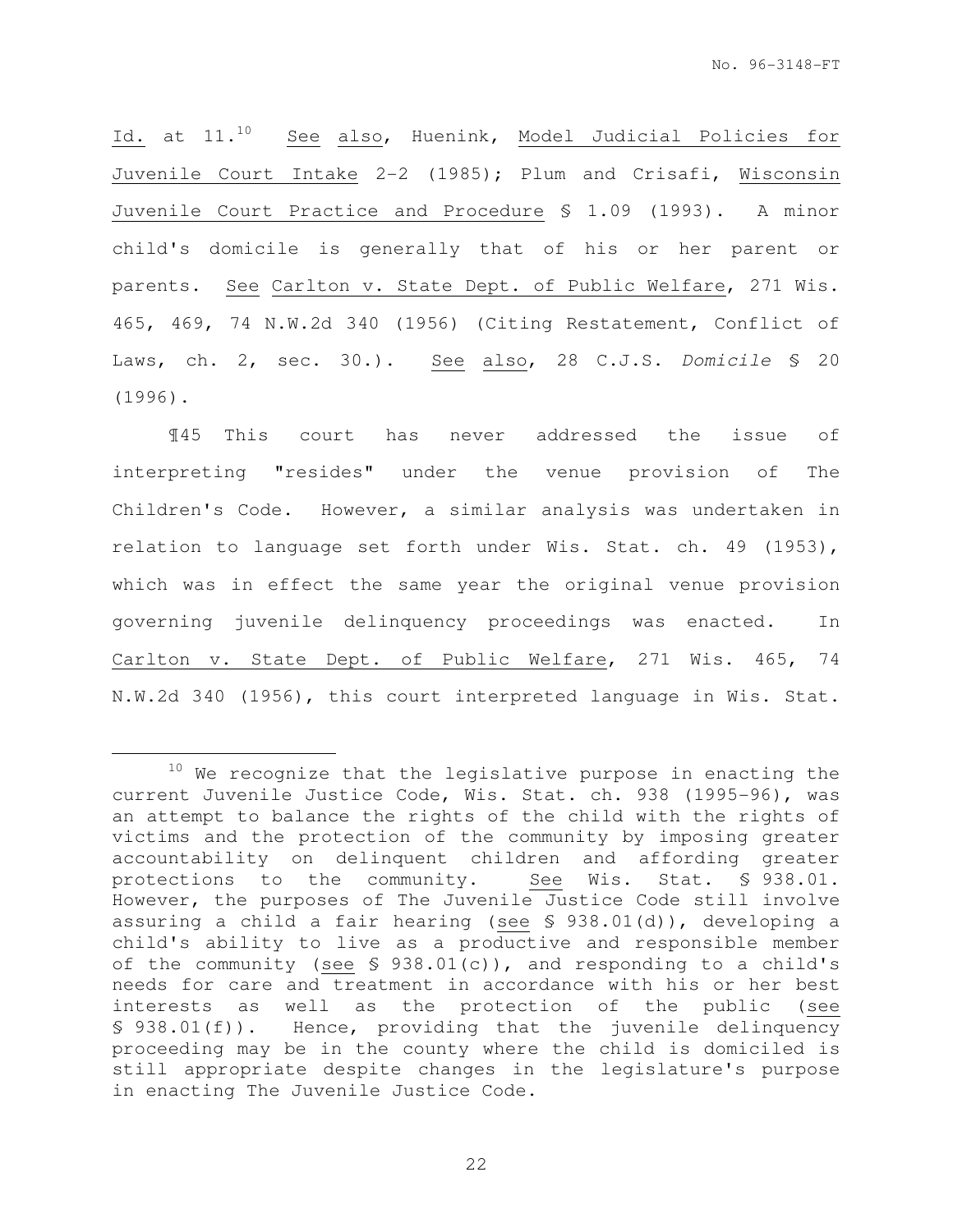ch. 49 which provided that any individual who "resides" in a municipality for one year is entitled to public assistance. The Carlton court held that "the term residence as used in the statutes now in question is the equivalent of domicil as generally used by the courts and in the textbooks. $"^{11}$  Id. at 468 (citing Dutcher v. Cutcher, 39 Wis. 651, 658 (1876) ("residence" the equivalent of "domicile" in divorce statutes); State ex rel. Wood County v. Dodge County, 56 Wis. 79, 86-76, 13 N.W. 680 (1882)("proper residence" equivalent of "acquired domicil" in statutes governing liability for care of insane individuals); In Guardianship of Figi, 181 Wis. 136, 138, 194 N.W. 41 (1923) ("residence" used as "domicile" in statute covering the appointment of a guardian). The Carlton court also recognized that a change of residence does not occur when one lives in a place for "mere special or temporary purposes." Carlton, 271 Wis. at 468.

¶46 We therefore conclude that the legislature intended "resides" as used in Wis. Stat. § 48.185 (1993-94) to be defined as "domicile." We further conclude that domicile is to be determined at the time of the filing of the petition. No legislative history could be found discussing the time at which

e<br>S

 $11$  Without specifically addressing the issue, the Wisconsin court of appeals has arguably reached a similar conclusion under Wis. Stat. § 48.185 and applied the venue provision of The Children's Code in the context of domicile. See M.L.S. v. State, 157 Wis. 2d 26, 31, 458 N.W.2d 541 (Ct. App. 1990) ( ". . . venue is appropriate in the juvenile's home county.").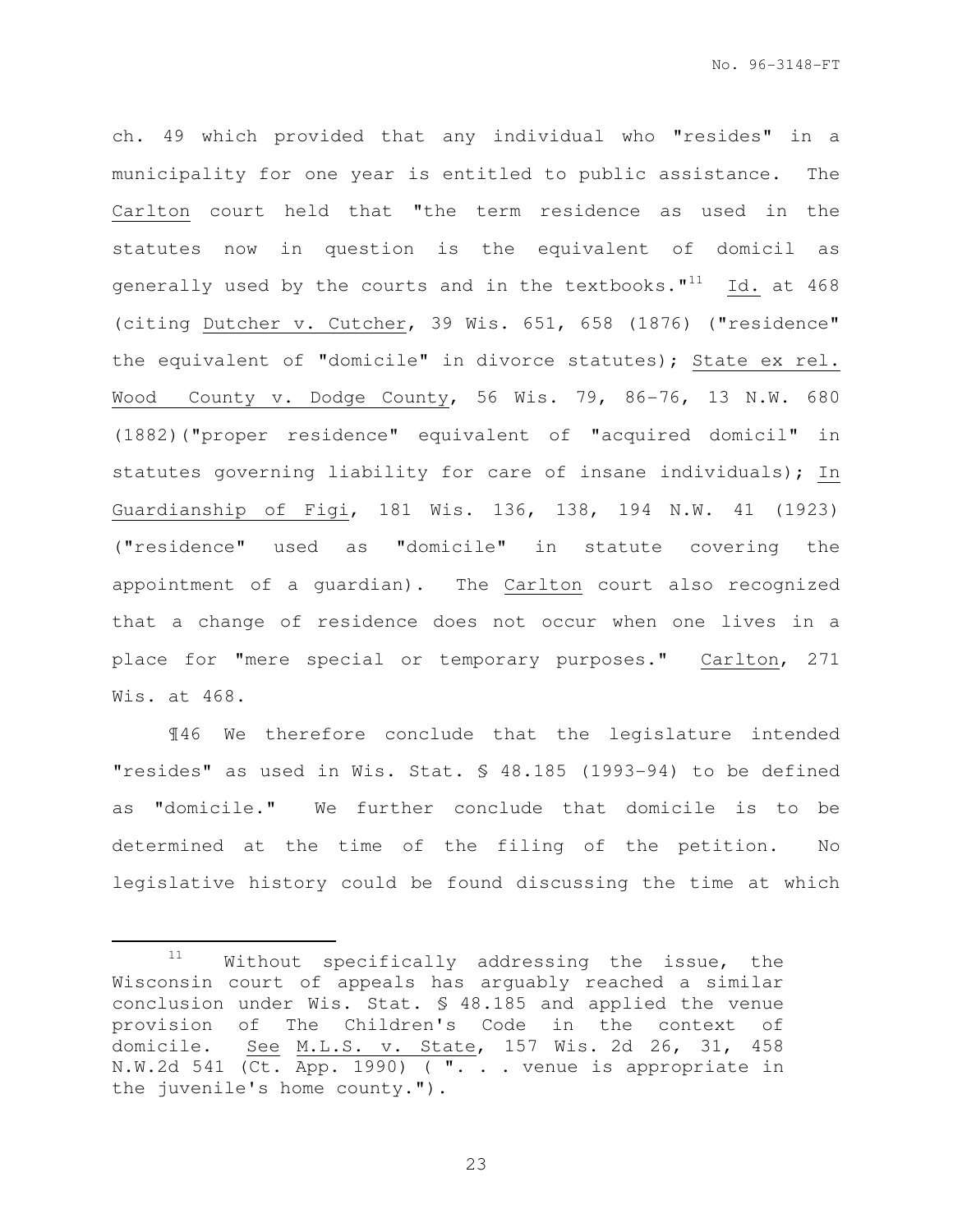a determination of domicile should be made. However, our conclusion is consistent with our interpretation of presence under Wis. Stat. § 48.185(1), as well as the language of Wis. Stat. § § 48.185(2) and (3), which provide that residence be determined "at the time that the petition is filed." Our conclusion is also consistent with the only exception in the criminal venue statutory provisions allowing for venue in the county of residence of the defendant. Thus, Wis. Stat. § 971.19(9) provides that, under certain circumstances, venue may be appropriate "in the defendant's county of residence at the time that the complaint is filed . . . "

¶47 There was no evidence presented at the fact-finding hearing that would support the assertion that Corey was domiciled in Fond du Lac County at the time the petition was filed. In testifying for the State, Crandall indicated that Corey was staying at Sunburst Homes for approximately thirteen months. This is not dispositive, however, because Sunburst was Corey's temporary residence and is not, in any event, in Fond du Lac County. No evidence was offered to show that Corey or his parents were domiciled in Fond du Lac County. We therefore conclude that the State did not prove beyond a reasonable doubt that Corey was "residing" (i.e. domiciled) in Fond du Lac County at the time the petition was filed for purposes of establishing venue under Wis. Stat. § 48.185.

¶48 Because the State failed to present any evidence to support a finding that venue was appropriate in Fond du Lac